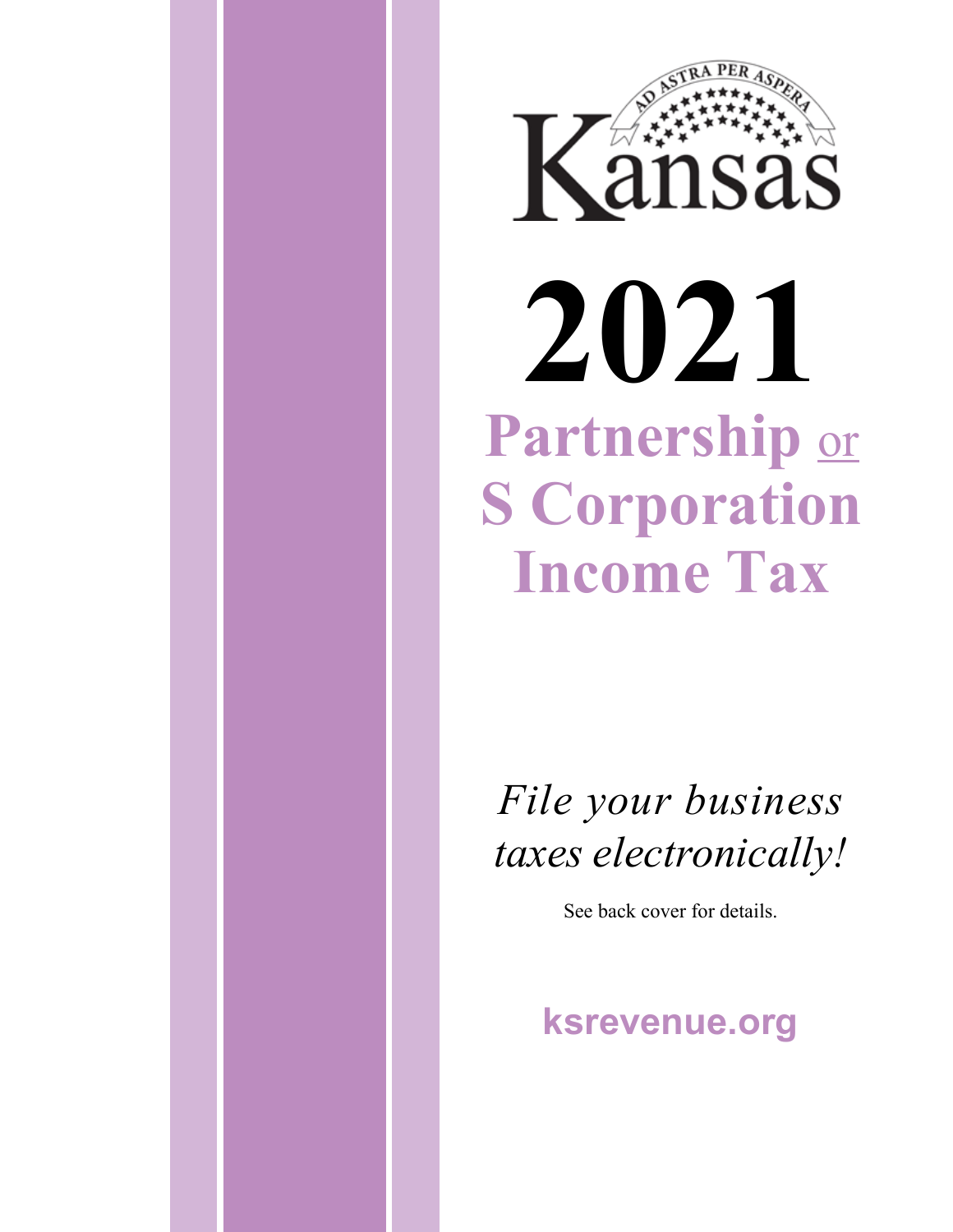## **IN THIS BOOKLET**

| (K-120S, K-120S AS & K-121S)   |  |
|--------------------------------|--|
| Taxpayer Assistance Back cover |  |
|                                |  |

# **General Information**

*If any due date falls on a Saturday, Sunday, or legal holiday, substitute the next regular workday.*

| <b>Who Must</b><br>File a<br><b>Return</b>                        | A Kansas Corporate income tax return must be filed by all corporations doing business in or deriving income<br>from sources within Kansas who are required to file a federal income tax return, whether or not a tax is due.<br>Banks and savings and loan associations allowed to file as small business corporations at the federal level are<br>not allowed to file as small business corporations at the Kansas level. Those entities are required to file a Privilege<br>Tax return (K-130) to report any income or loss. The federal level shareholders income or loss which is included<br>in their individual federal income tax return is to be subtracted from federal adjusted gross income so as to not<br>allow that income.<br>A Partnership return (K-120S) must be completed by any business partnership, syndicate, pool, joint venture or<br>other such joint enterprise to report income from operations. The Kansas Partnership return must be completed<br>by every enterprise that has income or loss derived from Kansas sources regardless of the amount of income or<br>loss. Income or loss derived from Kansas sources includes <b>income</b> or <b>loss</b> attributed to. |
|-------------------------------------------------------------------|--------------------------------------------------------------------------------------------------------------------------------------------------------------------------------------------------------------------------------------------------------------------------------------------------------------------------------------------------------------------------------------------------------------------------------------------------------------------------------------------------------------------------------------------------------------------------------------------------------------------------------------------------------------------------------------------------------------------------------------------------------------------------------------------------------------------------------------------------------------------------------------------------------------------------------------------------------------------------------------------------------------------------------------------------------------------------------------------------------------------------------------------------------------------------------------------------------|
|                                                                   | ■ any ownership interest in real property or tangible personal property located in Kansas and intangible property<br>to the extent it is used in a trade, business, profession or occupation carried on in Kansas; and,<br>a trade, business, profession or occupation carried on in Kansas.<br>Any partnership, joint venture, syndicate, etc., required to file a Partnership return for federal purposes is required<br>to file a Kansas Partnership return if such enterprise receives income or loss from Kansas sources                                                                                                                                                                                                                                                                                                                                                                                                                                                                                                                                                                                                                                                                          |
| When and<br>Where to<br><b>File</b>                               | Calendar Year: If your 2021 return is based on a calendar year, it must be filed by April 18, 2022.<br>Fiscal Year: If your return is based on a tax year other than a calendar year, it must be filed no later than the<br>15th day of the fourth month following the end of your tax year.<br>Conformity to Federal Due Dates: If the federal original due date is not the 15th day of the third month after<br>the close of a taxable year, complete item "J" on the front of Form K-120S, and enclose a letter indicating the<br>authorizing federal statute. Do not enter your extended due date.                                                                                                                                                                                                                                                                                                                                                                                                                                                                                                                                                                                                 |
|                                                                   | Amended Returns: If the amended return will result in a refund, then it must be filed within three (3) years from<br>the date the original return was due including any extensions allowed pursuant to law, or two (2) years from the<br>date the tax claimed to be refunded or against which the credit claimed was paid, whichever periods expires later.<br>Mail your return and payment to: KANSAS S CORPORATE TAX, KANSAS DEPARTMENT OF REVENUE,<br>PO BOX 750260, TOPEKA, KS 66699-0260.                                                                                                                                                                                                                                                                                                                                                                                                                                                                                                                                                                                                                                                                                                         |
| <b>Confidential</b><br><b>Information</b>                         | Income tax information disclosed to the Kansas Department of Revenue, either on returns or through department<br>investigation, is held in strict confidence by law. The Department of Revenue, the IRS (Internal Revenue Service),<br>the Multi-state Tax Commission and several other states have an agreement under which some tax information is<br>exchanged. This is to verify the accuracy and consistency of information reported on federal and Kansas tax returns.                                                                                                                                                                                                                                                                                                                                                                                                                                                                                                                                                                                                                                                                                                                           |
| <b>Accounting</b><br><b>Period</b>                                | The taxpayer's taxable year is the same as the taxable year for federal tax purposes. If a taxpayer's taxable year<br>changed, or the method of accounting is changed for federal tax purposes, then the taxable year and method of<br>accounting shall be similarly changed for Kansas tax purposes.                                                                                                                                                                                                                                                                                                                                                                                                                                                                                                                                                                                                                                                                                                                                                                                                                                                                                                  |
| <b>Federal</b><br><b>Return</b><br>and Other<br><b>Enclosures</b> | Enclose with Form K-120S. Be sure to keep copies of all tax documents associated with your return as the<br>Department of Revenue reserves the right to request additional information as necessary.<br>All pages of the Federal Form 1120S or 1065 as filed with the IRS.<br>Federal schedules to support any Kansas modifications claimed on page 1.<br>■ Credit schedules and the required attachments to support pass-through activities.<br>An organizational chart showing all partnerships/S Corps and taxable entities that have income that flows<br>into this entity or flows from this entity.                                                                                                                                                                                                                                                                                                                                                                                                                                                                                                                                                                                              |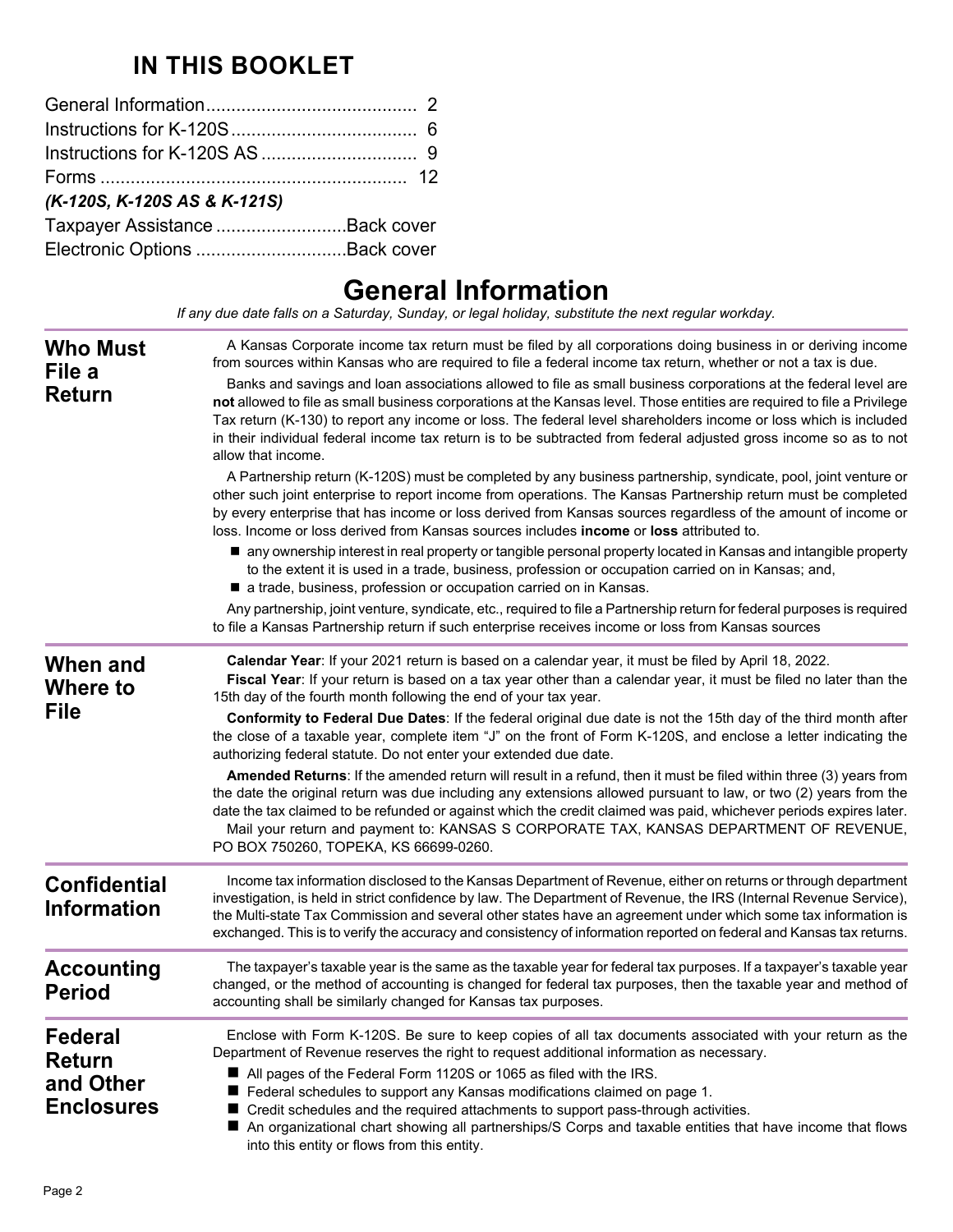| <b>Extension of</b><br><b>Time to File</b>                           | If you are unable to complete your return by the filing deadline, you may request an extension of time to file. If<br>you filed federal form 7004 with the Internal Revenue Service for an extension of time, enclose a copy of that form<br>with your completed K-120S to automatically receive a six-month extension for Partnerships and S Corporations to<br>file your Kansas return. Kansas does not have a separate extension request form. If you are entitled to a refund,<br>an extension is not required in order to file the return after the original due date.<br>Important—An extension of time to file Form K-120S does not extend the time for filing a partner's or a<br>shareholder's Kansas Individual Income Tax return, Form K-40.                                                                                                                                                                                                                                                                                                                                                                                                                                                                                                                                                                                                                                                                                                                                                                                                                                                                                                                                                                                                                                                                                                                                                                                                                                                                                                                                                                                                                                                                                                                                                         |
|----------------------------------------------------------------------|-----------------------------------------------------------------------------------------------------------------------------------------------------------------------------------------------------------------------------------------------------------------------------------------------------------------------------------------------------------------------------------------------------------------------------------------------------------------------------------------------------------------------------------------------------------------------------------------------------------------------------------------------------------------------------------------------------------------------------------------------------------------------------------------------------------------------------------------------------------------------------------------------------------------------------------------------------------------------------------------------------------------------------------------------------------------------------------------------------------------------------------------------------------------------------------------------------------------------------------------------------------------------------------------------------------------------------------------------------------------------------------------------------------------------------------------------------------------------------------------------------------------------------------------------------------------------------------------------------------------------------------------------------------------------------------------------------------------------------------------------------------------------------------------------------------------------------------------------------------------------------------------------------------------------------------------------------------------------------------------------------------------------------------------------------------------------------------------------------------------------------------------------------------------------------------------------------------------------------------------------------------------------------------------------------------------|
| <b>Business</b><br><b>Income</b><br><b>Election</b>                  | Taxpayers may elect to have all income derived from the acquisition, management, use, or disposition of tangible<br>and intangible property treated as business income. The election is effective and irrevocable for the taxable year<br>of the election and the following nine taxable years. The election is binding on all members of a unitary group of<br>corporations. To make this election, an entity must file Form K-120EL with the Department of Revenue within the<br>time limits established by law for its filing situation.<br>■ An entity not previously doing business in Kansas that intends to make this election for its initial year of<br>business must file Form K-120EL within 60 days after filing the articles of incorporation or application for<br>authority to engage in business with the Kansas Secretary of State.<br>■ For an entity currently doing business in Kansas, the election must be filed on or before the last day of the<br>tax year immediately preceding the tax year for which the election is made.<br>Form K-120EL must be sent separately from the K-120S return.                                                                                                                                                                                                                                                                                                                                                                                                                                                                                                                                                                                                                                                                                                                                                                                                                                                                                                                                                                                                                                                                                                                                                                                          |
| <b>Adjustments</b><br>and Other<br><b>Information</b><br>to Partners | Kansas income tax law provides that partners receiving income from a partnership or corporation may be<br>required to make certain adjustments to their share of the entity's income included in their individual federal<br>income tax return in order to properly determine their individual Kansas adjusted gross income. This modification<br>can only be made from information available to the partnership, thus it is necessary that each partnership notify<br>each partner of his share of the adjustments. In addition to the adjustments, information regarding income not<br>included in ordinary partnership income must be given to each partner.<br>NOTE: Each partner or shareholder should be notified of the gross of such income received by the partnership<br>or corporation, each partner's or shareholder's share of such income, the total adjustments applicable and each<br>partner's or shareholder's share of such adjustment.<br>Information given to the partners receiving income should also include the partner's share of the Kansas and<br>everywhere property, payroll and sales factors of the partnership making the distribution. This information is<br>necessary so the partner receiving the distribution can include those factors with their Kansas and everywhere                                                                                                                                                                                                                                                                                                                                                                                                                                                                                                                                                                                                                                                                                                                                                                                                                                                                                                                                                                                                  |
| <b>Amended</b><br><b>Returns</b>                                     | property, payroll and sales factors in order to properly apportion income to Kansas in their returns when filed.<br>You must file an amended Kansas return when an error was made on your Kansas return or there is a change<br>(error or adjustment) on another state's return or on your federal return.<br>To amend your Kansas Partnership or S Corporation return, mark the "Amended Return" checkbox on the front<br>of the K-120S and insert the changes on the return. Include a copy of the other state's amended return or a copy<br>of the IRS amended return or Revenue Agent's Report or adjustment letter showing the adjustments.<br><b>AMENDED FEDERAL RETURN:</b> If you are filing an amended federal income tax return for the same taxable<br>year as your Kansas amended return, enclose a complete copy of the amended federal return and full<br>explanations of all changes made on your amended Kansas return. If your amended federal return is adjusted<br>or disallowed, you must provide the department with a copy of the adjustment or denial letter.<br>If you did not file a Kansas return when you filed your original federal return, and the federal return has since<br>been amended or adjusted, use the information on the amended or adjusted federal return to complete your<br>original Kansas return. A copy of both the original and amended federal returns should be enclosed with the<br>Kansas return along with an explanation of the changes.<br>Federal Audit. Any taxpayer whose income has been adjusted by the Internal Revenue Service must file an<br>amended return with Kansas and include a copy of the Revenue Agent's Report or adjustment letter showing<br>and explaining the adjustments. These adjustments must be submitted within 180 days of the date the federal<br>adjustments are paid, agreed to, or become final, whichever is earlier. Failure by the taxpayer to notify the<br>Department of Revenue within the 180 day period shall not bar the Department of Revenue from assessing<br>additional taxes or proceeding in court to collect such taxes. Failure by the taxpayer to comply with the requirements<br>for filing returns shall toll the periods of limitation for the Department of Revenue to assess or collect taxes. |
| <b>Capital Gains</b>                                                 | Any adjustment, provided by Kansas law, which applies to a capital gain received by the partnership or<br>corporation and reported by the individual partners or shareholders on their individual federal income tax return,<br>is to be made by each partner or shareholder on his Kansas individual income tax return.<br>If, during the taxable year, the partnership or corporation received a gain from the sale of property or other capital                                                                                                                                                                                                                                                                                                                                                                                                                                                                                                                                                                                                                                                                                                                                                                                                                                                                                                                                                                                                                                                                                                                                                                                                                                                                                                                                                                                                                                                                                                                                                                                                                                                                                                                                                                                                                                                              |

assets for which the tax basis for Kansas is higher than the tax basis for federal, each partner or shareholder must be notified of his share of the difference in basis and whether the gain qualified as a long or short term capital gain.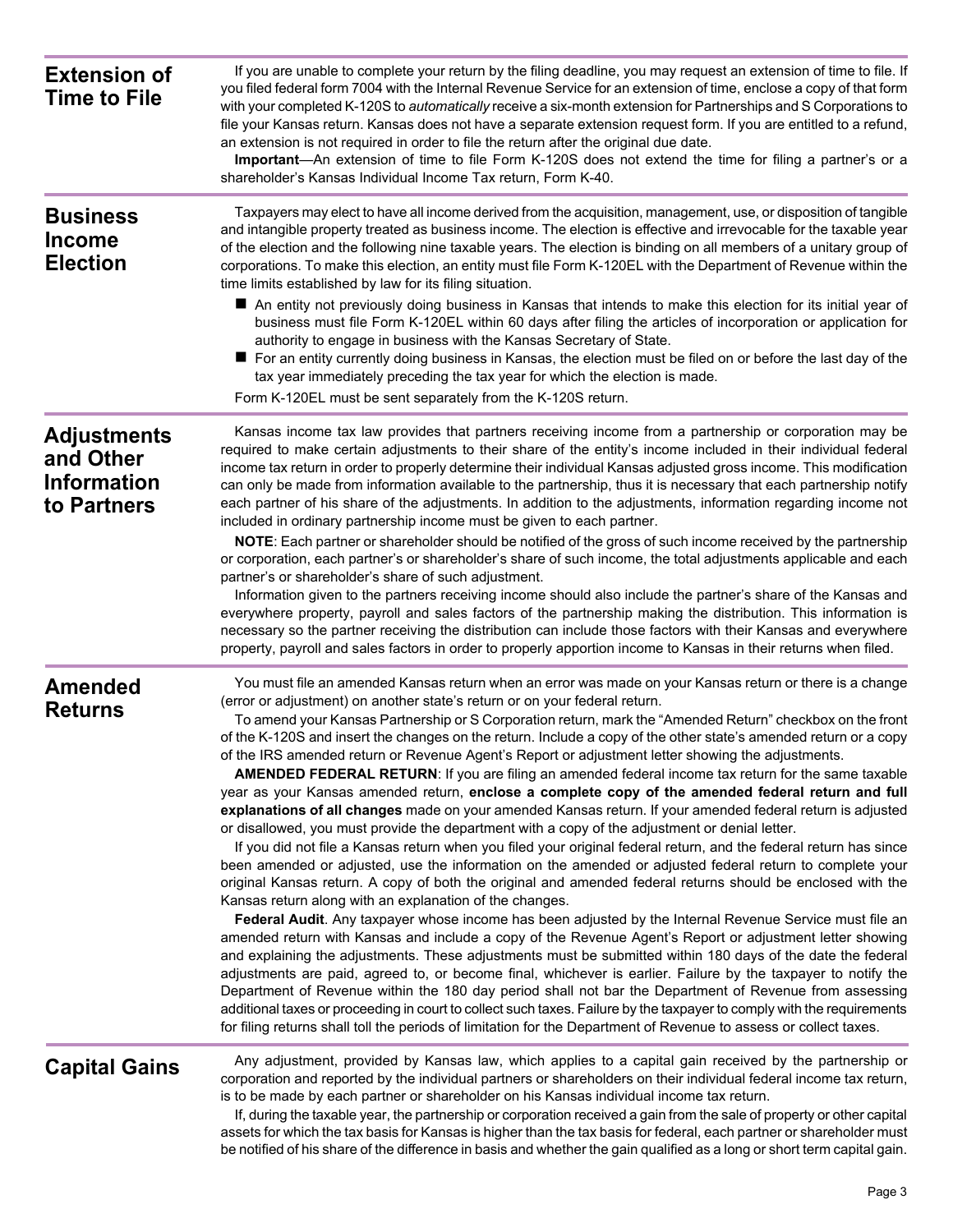## **Capital Gains (continued)**

Any partnership or corporation which has a partner or shareholder who is a nonresident of Kansas must advise such partner of those capital gains and losses incurred from assets located in Kansas because the nonresident partner or shareholder is subject to tax on gains realized from the sale or exchange of property located in Kansas. If such computations result in a net capital loss to Kansas, the loss is limited to \$3,000 (\$1,500 for married

individuals filing separate returns) on the partner's or shareholder's Kansas individual income tax return.

Capital transactions from Kansas sources to which the above instructions apply include: **a)** Capital gains or losses derived from real or personal property having an actual situs within Kansas whether or not connected with the trade or business; **b)** capital gains or losses from stocks, bonds and other intangible property used in or connected with a business, trade or occupation that is carried on within Kansas; and, **c)** respective portion of the partnership or corporate capital gain or loss from a partnership or corporation of which the partnership or shareholder is a member, partner or shareholder, or an estate or trust of which the partnership or corporation is a beneficiary. See instructions for *Part III - Apportionment Formula*.

## **Definitions**

**Business Income**: For tax years commencing after December 31, 2007, *business income* means: 1) income arising from transactions and activity in the regular course of the taxpayer's trade or business; 2) income arising from transactions and activity involving tangible and intangible property or assets used in the operation of the taxpayer's trade or business; or 3) income of the taxpayer that may be apportioned to this state under the provisions of the Constitution of the United States and laws thereof, except that a taxpayer may elect that all income constitutes business income. Business income is apportioned to Kansas generally using the average of the three factors of property, payroll, and sales. For instance, business income received from another partnership is included in your apportionable income and your share of that partnership is multiplied times the property, payroll and sales both in Kansas and everywhere of that partnership to add to your entity's property, payroll and sales both in Kansas and everywhere. The apportionable income is then multiplied by the resulting factor. Any deviation from using the three factor method requires alternative qualifications. All the apportionment methods are listed in this section.

K.S.A. 79-3279 provides that the use of the three-factor method formula of property, payroll, and sales be used to apportion income to Kansas. Direct or segregated accounting methods will not be allowed unless the taxpayer has petitioned the Secretary of Revenue for use of direct or segregated accounting, and the petition is approved. Direct or segregated accounting will not be allowed only because that is the method used in another state or because partnership income is received from other entity.

**Unitary Business**: A multistate business is unitary when the operations conducted in one state benefit or are benefited by the operations conducted in another state or states. The essential test to be applied is whether or not the operation of the portion of the business within the state is dependent upon or contributory to the operation of the business outside the state. If there is such a relationship, the business is unitary. Stated another way, the test is whether various parts of a business are interdependent and of mutual benefit so as to form one business rather than several business entities and not whether the operating experience of the parts are the same at all places.

**Activity Wholly Within Kansas**: If a particular trade or business is carried on exclusively within Kansas or if the activities outside of Kansas are such that federal Public Law 86-272 prohibits another state from imposing a tax, then the entire net income is subject to the Kansas Income Tax. If two or more corporations file federal income tax returns on a consolidated basis, and if each of such corporations derive all of their income and expenses from sources within Kansas, they must file a consolidated return for Kansas income tax purposes.

**Single Entity Apportionment Method**: Any taxpayer having income from business activity which is taxable both within and without this state, other than activity as a financial organization or the rendering of purely personal services by an individual, shall allocate and apportion net income as provided in the Uniform Division of Income for Tax Purposes Act.

**Combined Income Method—Single Corporate Filing**: When a group of corporations conduct a unitary business both within Kansas and outside of Kansas, the source of income shall be determined by the "combined income approach." This approach is the computation by formula apportionment of the business income of a unitary trade or business properly reportable to Kansas by members of a unitary group. The property, payroll, or sales factor for each member of a unitary business shall be determined by dividing the property, payroll, or sales figure for Kansas by the total property, payroll, or sales figure of the entire group. The average is multiplied by the income of the unitary group to determine the income of the company derived from sources in Kansas.

The Kansas S Corporation return filed on the combined income approach must include Schedule K-121S, which can be found in this booklet.

Any small business corporation which files a consolidated return for federal purposes and a combined report for Kansas purposes must submit a copy of the consolidated federal Form 1120S and all other schedules and statements necessary to support the federal ordinary income reported on the Kansas return. Schedule K-121S must be used to determine income of the small business corporation. Schedule K-121S single entity Kansas income is then shown on line 25, Form K-120S.

**Combined Income Method—Multiple Corporation Filing**: This method is the same as *Combined Income Method—Single Corporation Filing* except that any corporation filing using the combined income method with more than one entity doing business in Kansas may file the Kansas return reporting the total combined income on that return. Schedule K-121S must be used to determine the Kansas taxable income of each separate corporation. Schedule K-121S combined Kansas income is then entered on line 25 of Form K-120S.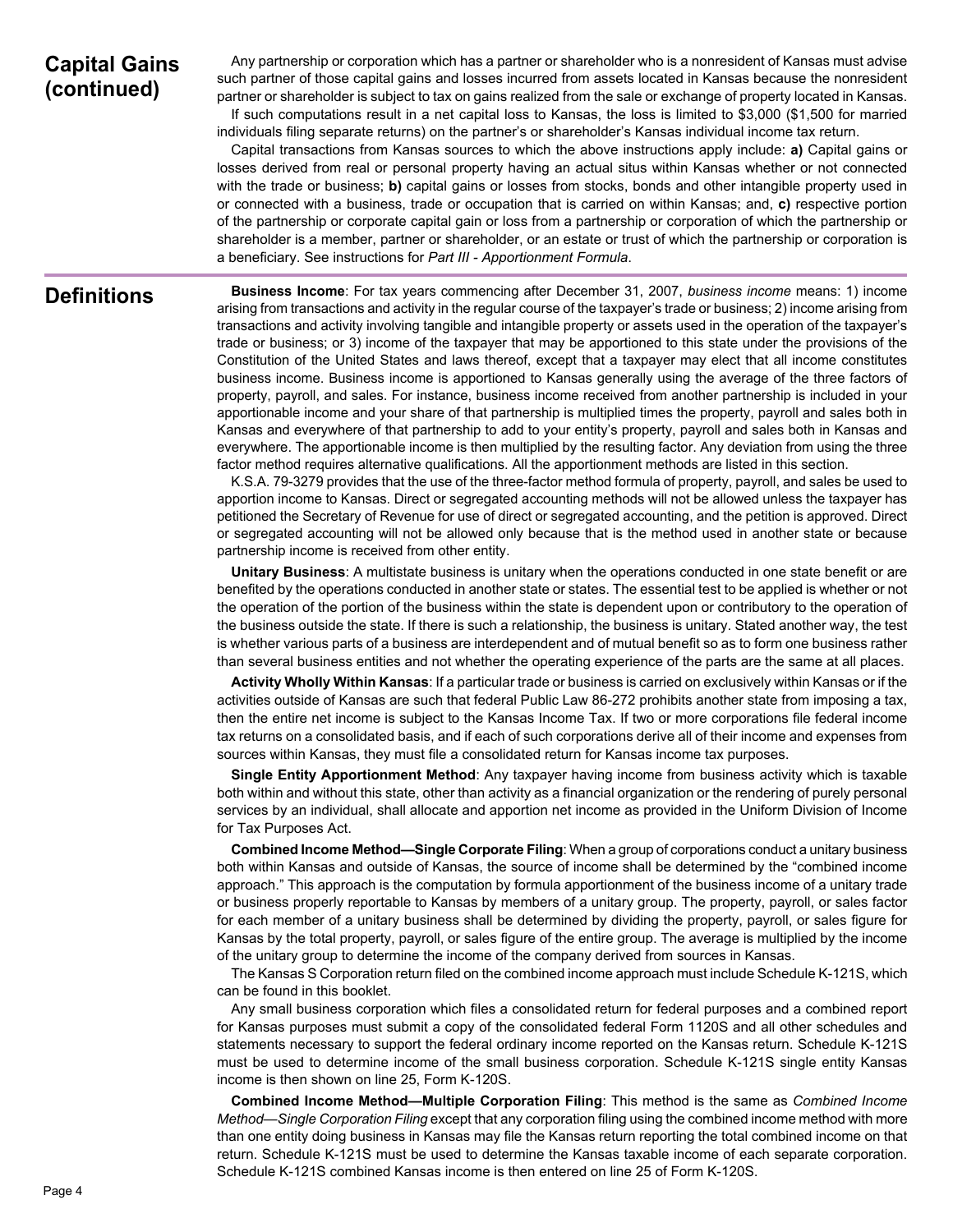## **Definitions (continued)**

*All small business corporations filing* 

*a combined return (single or multiple) must complete lines 1 through 19 of Form K-120S using the total combined income column from Schedule K-121S.*

**Qualified Elective Two-Factor Method**: This method may be used by any taxpayer who qualifies and elects to utilize the two-factor formula of property and sales. A qualified taxpayer is one whose payroll factor for a taxable year exceeds 200% of the average of the property factor and the sales factor. A statement must be included with the original tax return indicating the taxpayer elects to utilize this apportionment method. It will be effective and irrevocable for the taxable year of the election and the following nine taxable years.

**Common Carrier Method**: All business income of railroads and interstate motor carriers of persons or property for-hire shall be apportioned to this state on the basis of mileage. For railroads, multiply the business income by a fraction, the numerator of which is the freight car miles in this state and the denominator of which is the freight car miles everywhere. For interstate motor carriers, multiply the business income by a fraction, the numerator of which is the total number of miles operated in this state and the denominator of which is the total number of miles operated everywhere.

**Alternative Accounting Method**: If the uniform allocation and apportionment provisions do not represent fairly the extent of the taxpayer's business activity in this state, the taxpayer may petition for, or the Secretary of Revenue may require, in respect to all or any part of the taxpayer's business activity, if reasonable: (a) Separate accounting; (b) the exclusion of one or more of the factors; (c) the inclusion of one or more additional factors; or (d) the employment of any other method to effect an equitable allocation and apportionment of the taxpayer's income. A copy of the letter from the Department of Revenue granting the use of an alternative method must be enclosed with the return when filed. Enter the amount determined on your separate schedule on line 25, Form K-120S.

**Separate Accounting Method**: The separate accounting method of reporting income to Kansas is allowable only in unusual circumstances and with the permission of the Kansas Department of Revenue where the use of the three-factor formula does not fairly represent the taxpayer's business activity. Before a taxpayer engaged in a multistate business may use the separate accounting method, the following requirements shall be satisfied:

- $\blacksquare$  The books and records are kept by recognized accounting standards to reflect accurately the amount of income of the multistate business which was realized in Kansas during the taxable period;
- $\blacksquare$  The management functions of the business operations within Kansas are separate and distinct so that in conducting the Kansas business operations the management within Kansas did not utilize or incur centralized management services consisting of operational supervision, advertising, accounting, insurance, financing, personnel, physical facilities, technical and research, sales and servicing or purchasing during the taxable period;
- **n** The business operations within Kansas are separate and distinct and do not contribute to or depend upon the overall operations of the company, and there are no interstate, intercompany, or interdivisional purchases, sales or transfers during the taxable period.

If all three requirements are not satisfied, the taxpayer shall determine Kansas taxable income by use of the apportionment formula. Enter the amount determined on your separate schedule on line 25, Form K-120S.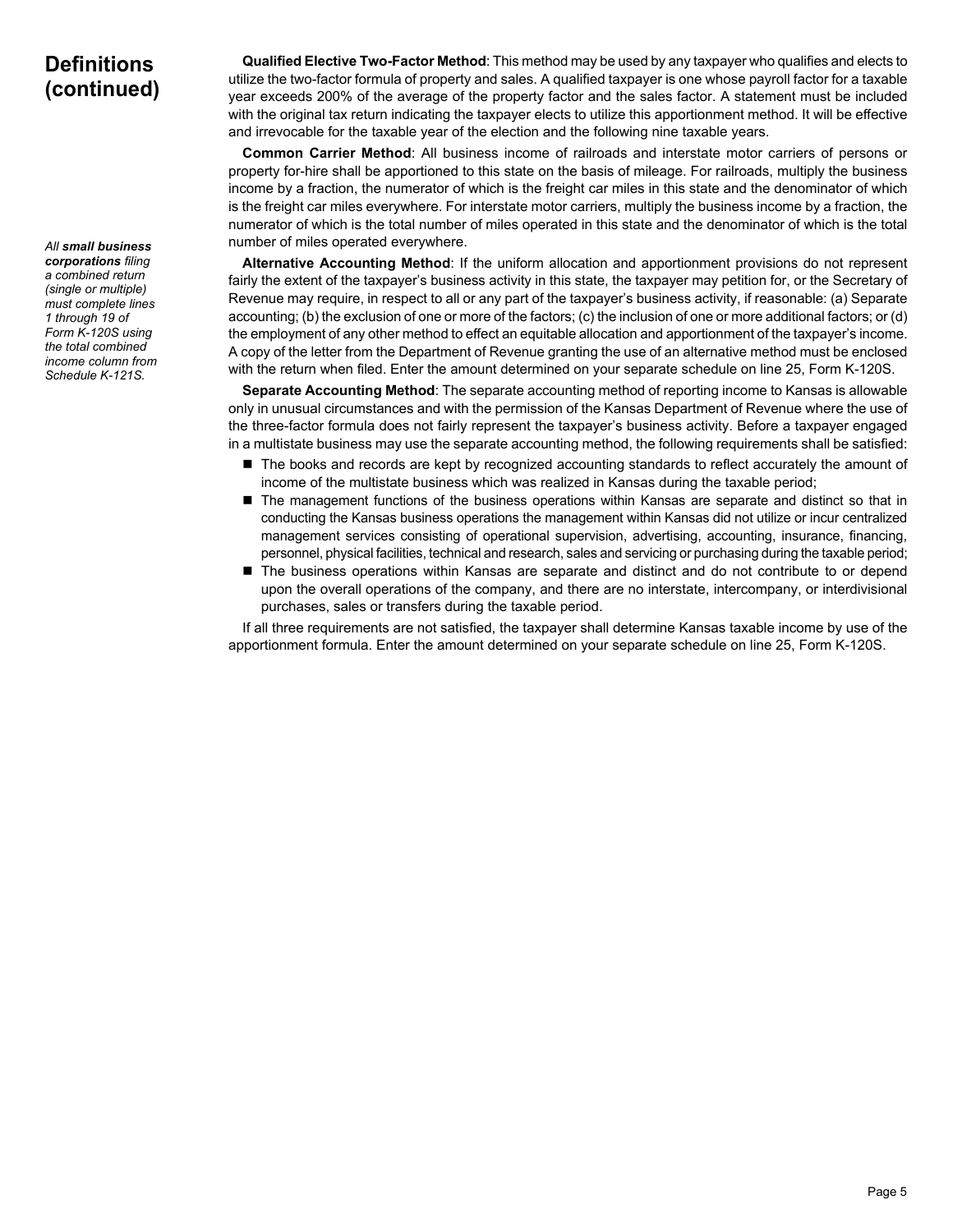#### **TAXPAYER INFORMATION**

**Beginning and Ending Dates:** Enter the beginning and ending dates of the tax year, even if it is a calendar year.

**Name and Address:** PRINT or TYPE the name and address of the entity.

**EIN:** Enter the federal Employer's Identification Number.

**Information for Items A through M**. Complete all requested information.

- **• A** Indicate whether the return is for a partnership or S corporation. If federal Form 1065 was filed, indicate a partnership; if a federal Form 1120S or other federal form was filed, indicate an S corporation.
- **• B** Select a method to report income to Kansas. The methods are described in the *Definitions* section beginning on page 4.
- **• C** Enter the NAICS code
- **• D** Enter the date the business began in Kansas.
- E Enter the date the business was discontinued in Kansas, if applicable. If a final return is being filed due to liquidation, enter the date and also enclose a copy of the federal form that states the applicable federal code section.
- **• F** Enter the two-letter abbreviation for the state of incorporation and the date of that incorporation.
- **G** Enter the two-letter abbreviation for the state of commercial domicile.
- **H** Enter the number of partners/shareholders that are listed on Part II.
- **• I** Mark this box if there are any tax credit schedules or supporting documentation enclosed with this return. If the credit is initiated by this entity, enclose one credit schedule showing the total amount of credit claimed for all partners/shareholders. If the credit is passed to this entity from another entity, enclose one credit schedule showing the proportionate share of credit passed to this entity.
- **• J** Enter the original federal due date if other than the 15th day of the 3rd month after the end of the tax year.
- **• K** Mark this box if any taxpayer information has changed since the last return was filed in any boxes in this section except for boxes H, I, L, or M.
- **• L** Mark this box if a K-40C (composite return) is filed for this entity.
- **• M** Mark this box if a K-120EL is filed.

#### **INCOME**

**LINE 1 (FEDERAL ORDINARY INCOME):** Enter federal taxable ordinary income from federal Schedule K. A copy of certain pages of the federal return must be enclosed in all cases. See instructions on page 3.

**LINE 2a (TOTAL OF ALL OTHER INCOME FROM FEDERAL SCHEDULE K):** Enter the total of all other income listed on federal Schedule K - for partners, this is the total of the amounts entered on lines 2, 3c, 4, 5, 6a, 7, 8, 9a, 10, and 11. For S corporations it is the total of amounts entered on lines 2, 3c, 4, 5a, 6, 7, 8a, 9, and 10 of federal Schedule K. Also include any gain from the sale of assets subject to section 179 that is not reported on Schedule K.

**LINE 2b (TOTAL DEDUCTIONS FROM SCHEDULE K):** Enter the allowable deductions listed on federal Schedule K - for partnerships this is the total of lines 12, 13b, 13c(2), and 13d. For S corporations, this is the total of lines 11, 12b, 12c(2), and 12d of federal Schedule K.

Page 6 Contributions from Schedule K (Partnership, line 13a; or S Corporation, line 12a) may be deducted on line 2b unless the partner or shareholder is an individual. If the partner or shareholder is an individual, and if they are itemizing deductions at the federal level, the contribution deductions should already be in their federal itemized deductions and no adjustment is necessary on the Kansas individual return. If the partner or shareholder is included in a composite return for Kansas (K-40C), they are required to use a standard deduction and not entitled to their share of the partnership or S corporation contribution deduction or their credits.

**LINE 3 (TOTAL):** Add line 1 to line 2a and subtract line 2b. Enter the result on line 3.

**LINE 4 (TOTAL STATE AND MUNICIPAL INTEREST):** Enter interest income received, credited, or earned by you during the taxable year from any state or municipal obligations such as bonds and mutual funds. Reduce the income amount by any related expenses (such as management or trustee fees) directly incurred in purchasing these state or political subdivision obligations.

DO NOT include interest income on obligations of the state of Kansas or any Kansas political subdivision issued after December 31, 1987, or the following bonds exempted by Kansas law: Board of Regents Bonds for Kansas Colleges and Universities, Electrical Generation Revenue Bonds, Industrial Revenue Bonds, Kansas Highway Bonds, Kansas Turnpike Authority Bonds and Urban Renewal Bonds.

If you are a partner or shareholder in a fund that invests in both Kansas and other states' bonds, only the Kansas bonds are exempt. Use the information provided by your fund administrator to determine the amount of taxable (non-Kansas) bond interest to enter here.

**LINE 5 (TAXES ON OR MEASURED BY INCOME OR FEES OR PAYMENTS IN LIEU OF INCOME TAXES):** Enter the taxes on or measured by income or fees or payments in lieu of income taxes which you deducted on your federal return in arriving at your federal ordinary income.

**LINE 6 (250 DEDUCTION RELATED TO GLOBAL INTANGIBLE LOW-TAXED INCOME (GILTI)) (I.R.C. § 250(a)(1)(B))**: For all taxable years commencing after December 31, 2020, enter the amount deducted from federal taxable income pursuant to section 250(a)(1)(B) of the federal internal revenue code of 1986.

**LINE 7 (BUSINESS INTEREST EXPENSE CARRYFORWARD DEDUCTION) (I.R.C. § 163(j))**: For all taxable years commencing after December 31, 2020, enter the amount deducted from federal taxable income by reason of a carryforward of disallowed business interest pursuant to section 163(j) of the federal internal revenue code of 1986, as in effect on January 1, 2018

**LINE 8 (OTHER ADDITIONS TO FEDERAL INCOME):** Enter on line 8 the following additions to your federal ordinary income:

**• Learning Quest 529 Education Savings Program.** Enter the amount of any "nonqualified withdrawal" from the Learning Quest Savings Program.

A tax credit for the additions below may be claimed on your tax return (schedule required):

- **• Community Service Contribution Credit.** Enter the amount of any charitable contributions claimed on your federal return used to compute this credit on Schedule K-60.
- **• Disabled Access Credit.** Enter the amount of any depreciation deduction or business expense deduction claimed on your federal return that was used to determine this credit on Schedule K-37.
- **• Low Income Student Scholarship Credit.** Enter the amount of any charitable contribution claimed on your federal return used to compute this credit on Schedule K-70.
- **• Swine Facility Improvement Credit**. Enter any costs claimed on your federal return and used as the basis for this credit on Schedule K-38.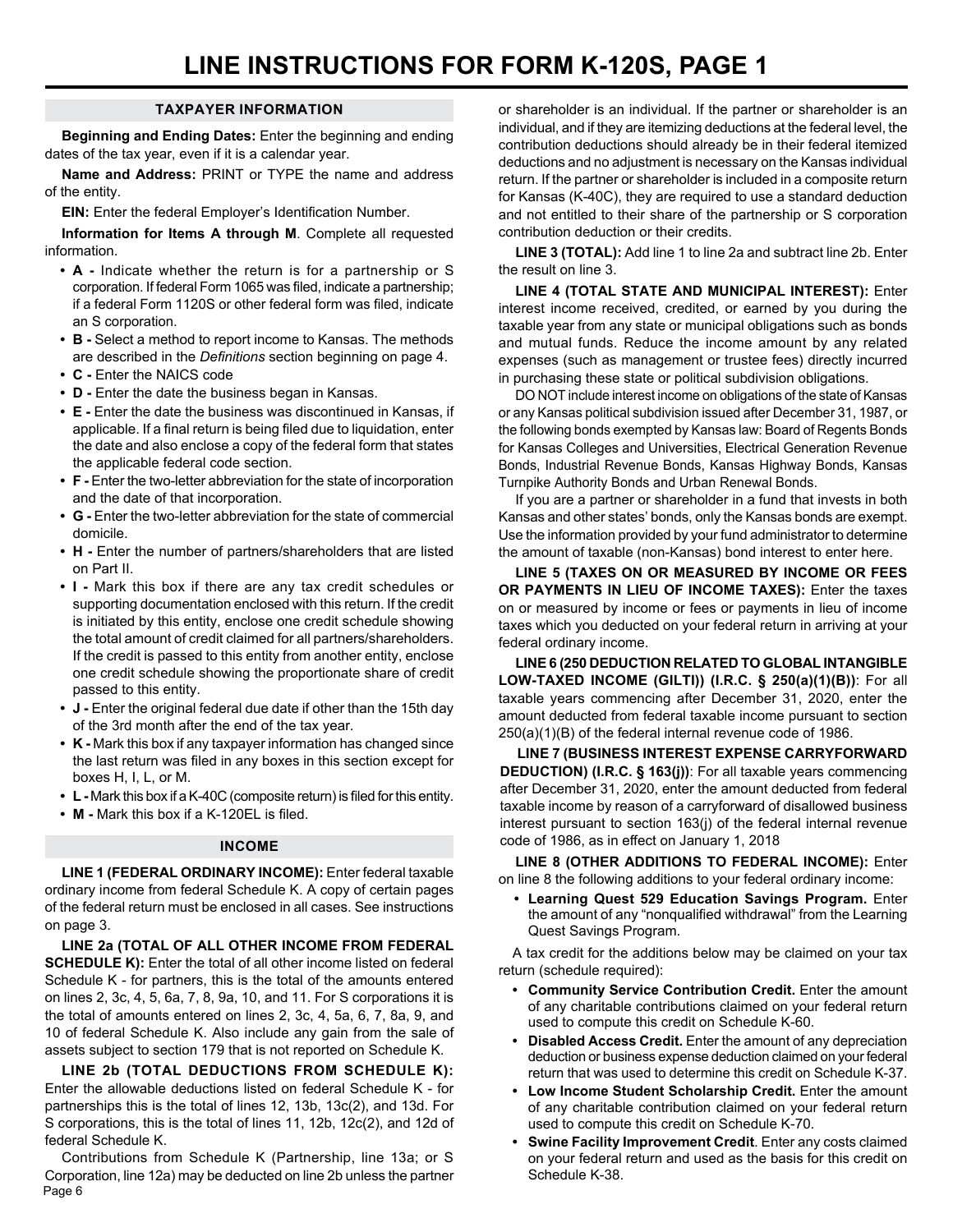- **• Expenditures Energy Credits**. Enter amount of any expenditures claimed to the extent the same is claimed as the basis for any credit allowed on Schedule K-81 or carry forward amount on Schedule K-73, K-77, K-79, K-82, or K-83.
- **• Amortization Energy Credits**. Enter the carry forward amount of any amortization deduction - to the extent the same is claimed on your federal return - with regard to Schedules K-73, K-77, K-79, K-82 or K-83 and any amount claimed in determining federal AGI on carbon dioxide recapture, sequestration or utilization machinery and equipment, or waste heat utilization system property.

**LINE 9 (TOTAL ADDITIONS TO FEDERAL INCOME):** Add lines 4 through 8 and enter the result on line 9.

**LINE 10 (INTEREST ON U.S. GOVERNMENT OBLIGATIONS):** Enter any interest or dividend income received from obligations or securities of any authority, commission or instrumentality of the United States and/or its possessions that was included in your federal ordinary income. This includes U.S. Savings Bonds, U.S. Treasury Bills, and the Federal Land Bank. You must reduce the interest amount by any related expenses (such as management or trustee fees) directly incurred in the purchase of these securities.

If you are a shareholder in a mutual fund that invests in both exempt and taxable federal obligations, only that portion of the distribution attributable to the exempt federal obligations may be subtracted here. Enclose a schedule showing the name of each U.S. Government obligation interest deduction claimed.

Interest from the following are taxable to Kansas and may NOT be entered on this line:

- Federal National Mortgage Association (FNMA)
- Government National Mortgage Association (GNMA)
- Federal Home Loan Mortgage Corporation (FHLMC)

**LINE 11 (IRC SECTION 78 AND 80% OF FOREIGN DIVIDENDS):** Enter the amount included in federal ordinary income pursuant to the provisions of Section 78 of the Internal Revenue Code and 80% of dividends from corporations incorporated outside of the United States or the District of Columbia which are included in federal ordinary income.

**LINE 12 (GLOBAL INTANGIBLE LOW-TAXED INCOME (GILTI)) (I.R.C. § 951A)**: For all taxable years commencing after December 31, 2020, enter 100% of global intangible low-taxed income under section 951A of the federal internal revenue code of 1986, that is included in federal taxable income before any deductions allowed under section 250(a)(1)(B) of such code.

**LINE 13 (DISALLOWED BUSINESS INTEREST DEDUCTION) (I.R.C. § 163(j))**: For all taxable years commencing after December 31, 2020, enter the amount disallowed as a deduction from federal taxable income pursuant to section 163(j) of the federal internal revenue code of 1986, as in effect on January 1, 2018.

**LINE 14 (CONTRIBUTIONS TO CAPITAL EXCEPTIONS) (I.R.C. § 118)**: For all taxable years commencing after December 31, 2020, enter the amount of contributions to the capital of a corporation provided for in section 118 of the federal internal revenue code of 1986 as in effect on December 21, 2017 that were included in federal taxable income.

**LINE 15 (DISALLOWED BUSINESS MEAL EXPENSES) (I.R.C. § 274)**: For taxable years commencing after December 31, 2020, enter the amount disallowed as a deduction from federal taxable income pursuant to section 274 of the federal internal revenue code of 1986 for meal expenditures to the extent such expense was deductible for determining federal income tax and was allowed and in effect on December 31, 2017.

**LINE 16 (OTHER SUBTRACTIONS FROM FEDERAL INCOME):** Enter a total of the following subtractions from your federal ordinary income (schedule required).

- **• Refunds or Credits**. Any refund or credit for overpayment of taxes on or measured by income or fees or payments in lieu of income taxes imposed by this state, or any taxing jurisdiction, to the extent included in federal ordinary income.
- **• Jobs and WIN Tax Credit**. The amount of federal targeted iobs and WIN credit.
- **• Kansas Venture Capital, Inc. Dividends**. Dividend income received as a result of investing in stock issued by Kansas Venture Capital, Inc.
- **• Electrical Generation Revenue Bonds**. Enter the gain from the sale of Electrical Generation Revenue Bonds that was included in your federal ordinary income.
- **• Learning Quest Education Savings Program**. Enter the amount of contributions deposited in the Learning Quest Education Savings Program, or a qualified 529 tuition program established by another state, up to a maximum of \$3,000 per student (beneficiary).
- **• Sale of Kansas Turnpike Bonds**. Enter the gain from the sale of Kansas Turnpike Bonds that was included in your federal ordinary income.
- **• Amortization Energy Credits**. The carry forward amount of amortization deduction allowed relating to Schedule K-73, K-77, K-79, K-82 or K-83, and the amount of amortization deduction allowed for carbon dioxide capture, sequestration or utilization machinery and equipment, or waste heat utilization system property.

**LINE 17 (TOTAL SUBTRACTIONS FROM FEDERAL INCOME):** Add lines 10 through 16, and enter the result on line 17.

**LINE 18 (NET INCOME BEFORE APPORTIONMENT):** Add lines 3 to line 9, and subtract line 17. Enter result on line 18.

#### **APPORTIONMENT AND ALLOCATION**

**LINE 19 (NONBUSINESS INCOME - TOTAL COMPANY):** Enter on line 19 the total amount of nonbusiness net income everywhere that is to be directly allocated.

Any taxpayer that claims nonbusiness income on the Kansas return is required to clearly demonstrate that the transaction or activity which gave rise to the income was unusual in nature and infrequent in occurrence or that the income was earned in the course of activities unrelated to the taxpayer's regular business operations; or that the income did not arise from transactions and activities involving tangible and intangible property or assets used in the operation of the taxpayer's trade or business.

The taxpayer must also submit a schedule as required below. If the taxpayer does not demonstrate that the income is nonbusiness and does not submit the required schedule(s), the income will be considered business income and the Department of Revenue will apportion it accordingly.

From the items of income directly allocated, there shall be deducted the expenses related thereto. As used in this paragraph, expenses related thereto means any allowable deduction or portion thereof attributable to such income and a ratable part of any other allowable deductions which cannot definitely be allocated to some item or class of income.

A schedule must accompany the return showing: 1) the gross income from each class of income being specifically allocated, 2) the amount of each class of related expenses together with an explanation or computations showing how amounts were arrived at, 3) the total amount of the related expense for each income class, and 4) the net income for each income class. The schedules should provide appropriate columns as set forth above for items specifically assigned to Kansas and for nonbusiness items specifically assigned outside Kansas. An explanation must also be enclosed to explain specifically why the income should be classified as nonbusiness income.

**LINE 20 (APPORTIONABLE BUSINESS INCOME):** Subtract line 19 from line 18 and enter the result on line 20.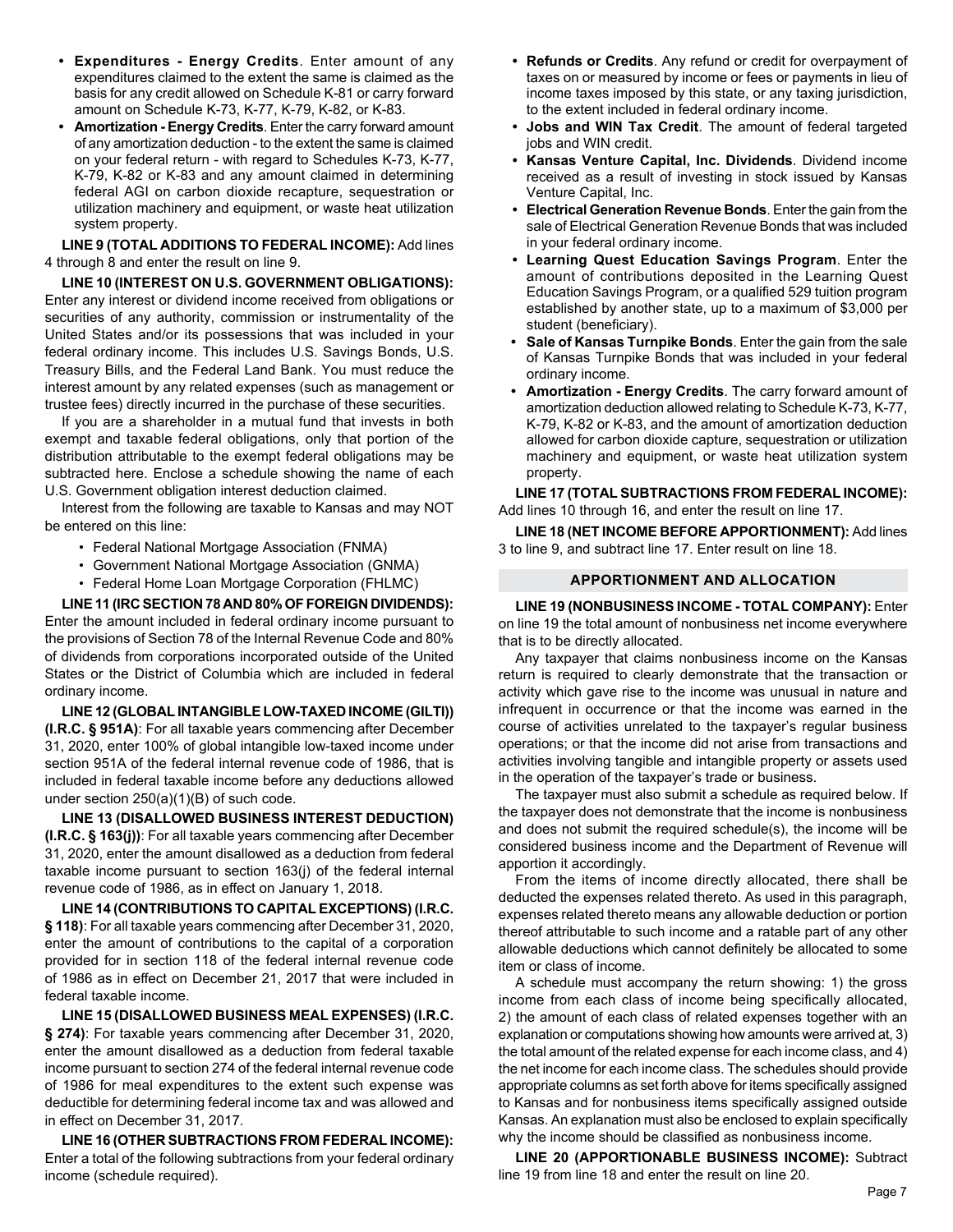**LINE 21 (AVERAGE PERCENT TO KANSAS):** Enter the applicable percentages in spaces A, B, and C of line 21. If you are qualified and utilizing the elective two-factor formula, do not enter a percentage in space B. Enter on line 21 the average percent from Form K-120S AS, Part III, line E. **Important -** Round the percent to the fourth decimal point. If your business is wholly within Kansas enter 100.0000.

**LINE 22 (AMOUNT TO KANSAS):** Multiply line 20 by line 21 and enter the result on line 22.

**LINE 23 (NONBUSINESS INCOME-KANSAS):** Enter the total amount of nonbusiness net income directly allocated to Kansas. Submit a schedule to support the amount shown.

**LINE 24 (KANSAS EXPENSING\DEDUCTION RECAPTURE [K-120EX])**. If you have a Kansas expensing recapture amount from Schedule K-120EX, enter the amount on line 24 as a negative amount and enclose a copy of your completed K-120EX and federal Form 4562. If you have a Kansas expensing recapture from Schedule K-120EX, enter the amount on line 24 as a positive amount and enclose a copy of your completed K-120EX and federal Form 4562.

**LINE 25 (TOTAL KANSAS INCOME):** Add lines 22, 23 and 24. If you are filing a combined report (Schedule K-121S) or you are authorized to file using the alternative or separate accounting method, enter on line 25 the Kansas income from: 1) line 25 of Schedule K-121S; or, 2) a separate schedule prepared by you (Separate/Alternative Method of Reporting).

**LINE 26 (ESTIMATED TAX PAID AND AMOUNT CREDITED FORWARD):** If you filed a Form K-120S last year, enter the total of your 2021 estimated tax payments plus any 2020 overpayment you had credited forward to 2021.

**LINE 27 (OTHER TAX PAYMENTS):** Enter amounts of any prepaid tax that is not entered on line 26. Enclose a separate schedule as supporting documentation.

**LINE 28 (REFUND):** Add lines 26 and 27 and enter the result. Amounts less than \$5.00 will not be refunded.

**SIGNATURE AND VERIFICATION.** The return must be signed and sworn to by a member, partner, president, vice-president, or other principal officer. If the return is prepared by a firm or corporation, the return should be signed in the name of the firm or corporation. Any person or persons who prepare the return for compensation must also sign the return and provide their preparer tax identification number (PTIN).

## **LINE INSTRUCTIONS FOR FORM K-120S, PAGE 2**

#### **PART I—ADDITIONAL INFORMATION**

All entities must answer all questions in Part I.

#### **PART II—PARTNER'S OR SHAREHOLDER'S DISTRIBUTION OF INCOME**

Part II must be completed for all partners or shareholders.

**COLUMN 1 (Name and address of partner or shareholder):** List the name and permanent address of each person who was a partner of the partnership or shareholder of the corporation during the taxable year. Check the box on the right side of column 1 if the respective partner or shareholder was a nonresident of Kansas during the year.

**COLUMN 2 (Social Security Number (SSN) or Employer Identification Number (EIN)):** Enter in column 2 the SSN or EIN of each partner or shareholder listed.

**COLUMN 3 (Partner's or shareholder's percent of ownership):** Enter in column 3 the partner's or shareholder's percent of ownership in the partnership or corporation.

**COLUMN 4 (Partner's profit percent or shareholder's applicable percentage):** Enter in column 4 the partner's profit percentage or shareholder's applicable percentage.

**COLUMN 5 (Income from Kansas sources):** *Kansas Resident Individuals*: Multiply column 4 by line 18, page 1. *Nonresident Individuals*: If income is earned only from Kansas sources multiply column 4 by line 18. If earned from inside and outside of Kansas, multiply column 4 by the sum of lines 22 and 23, page 1. *All Other Partners or Shareholders*: Multiply column 4 by the sum of lines 22 and 23 page 1. Enclose a schedule showing adjustments due to any guaranteed payments.

**COLUMN 6 (Partner's or shareholder's portion of federal ordinary and other income (losses) and deductions):** Multiply the partner's profit percent or applicable shareholder's percentage in column 4 by line 3, page 1.

in column 4 by line 18, page 1.<br>Page 8 **COLUMN 7 (Partner's or shareholder's portion of total Kansas income):** Multiply the partner's or shareholder's percentage

**COLUMN 8 (Partner's or shareholder's modification):** Subtract column 7 from column 6 and enter result in column 8. This is the Kansas adjustment to be entered on Schedule S (supplemental schedule for Form K-40), as a partnership or S corporation adjustment. If the amount in column 7 is greater than column 6, the amount in column 8 should be shown as an addition modification and entered on line A6 of Schedule S. If the amount in column 7 is less than column 6, the amount in column 8 should be shown as a subtraction modification and entered on line A21 of Schedule S.

**Nonresident partner(s) or shareholder(s) computation**. Nonresident partners or shareholders must use the following method to determine amounts that will be entered in Part B of Schedule S.

The taxpayer's share of income to be entered on line B9 (Amount from Kansas Sources) is determined by multiplying column 4, Part II, page 2, Form K-120S by line 18 page 1, Form K-120S, if income is derived totally within Kansas; or lines 22 and 23, if income is derived within and outside of Kansas.

Since modifications for nonresident income are included in line 25, Form K-120S, a modification relative to the S corporation or partnership income is not to be included in line B20 of Schedule S.

**NOTE**: Any difference in the basis of property sold which has a higher basis for Kansas income tax purposes than for federal income tax purposes and which is reported as a long-term capital gain for Kansas purposes, should be computed and reported to the respective shareholder or partner for adjustment of this item on the individual income tax return. If the basis of property sold has a lower basis for Kansas income tax purposes than for federal income tax purposes, no adjustment is necessary.

You must complete and enclose Part III, of Form K-120S AS with your Kansas return if the taxpayer is doing business within and outside of Kansas and utilizing the apportionment formula to determine Kansas income.

#### **PART III—APPORTIONMENT FORMULA**

Part III is to be used by corporations which derive income from sources both within and without Kansas for the purpose of allocating and apportioning income. All business income is apportionable to Kansas by one of the following methods: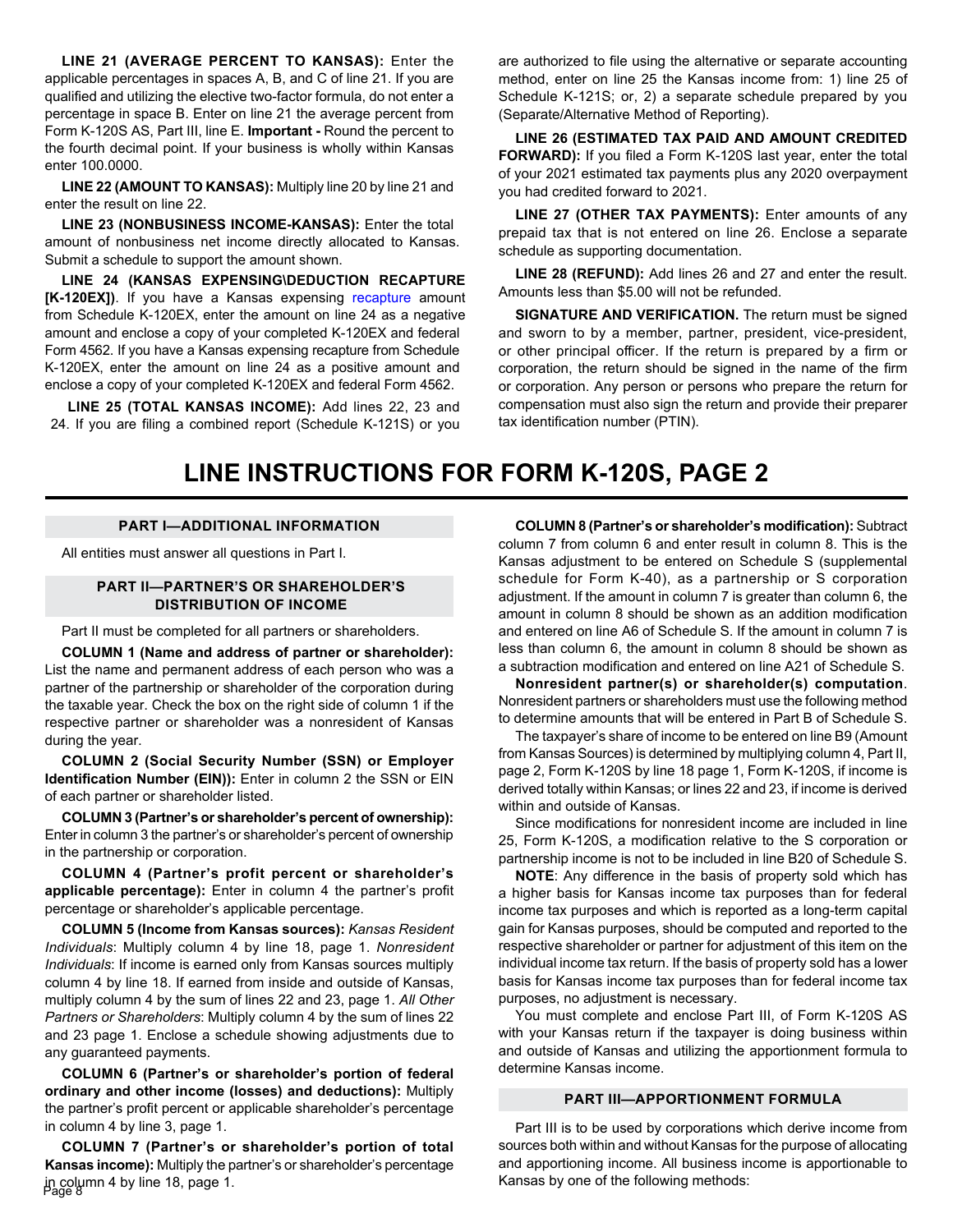- The majority of taxpayers will multiply business income by a fraction, the numerator of which is the property factor plus the payroll factor plus the sales factor, and the denominator of which is three.
- Railroads will multiply business income by a fraction, the numerator of which is the freight car miles in this state and the denominator of which is the freight car miles everywhere.
- Interstate motor carriers will multiply business income by a fraction, the numerator of which is the total number of miles operated in this state and the denominator of which is the total number of miles operated everywhere.
- A **qualifying** taxpayer may elect to multiply business income by a fraction, the numerator of which is the property factor plus the sales factor, and the denominator of which is two. A qualifying taxpayer is any taxpayer whose payroll factor for a taxable year exceeds 200% of the average of the property factor and the sales factor. For additional information relating to this method and to determine if you are qualified, you may review K.S.A. 79-3279. If you qualify to use this method you are required to complete, for the first year, the payroll information on Form K-120S AS, Part III, line B or Form K-121S, Part II, Section 2.
- Single Factor Apportionment all years beginning after 12/31/01, and at the election of the taxpayer made at the time of filing of the original return, the qualifying business income of any investment funds service corporation organized as a corporation or S corporation which maintains its primary headquarters and operations or is a branch facility that employs at least 100 individuals on a full-time equivalent basis in this state and has any investment company fund shareholders residence in this state shall be apportioned to this state as provided in this subsection, as follows:

By multiplying the investment funds service corporation's qualifying business income from administration, distribution and management services provided to each investment company by a fraction, the numerator of which shall be the average of the number of shares owned by the investment company's fund shareholders residence in this state at the beginning of and at the end of the investment company's taxable year that ends with or within the investment funds service corporation's taxable year, and the denominator of which shall be the average of the number of shares owned by the investment company's fund shareholders everywhere at the beginning of and at the end of the investment company's taxable year that ends with or within the investment funds service corporation's taxable year.

Descriptions of each of the factors in the three-factor formula follow. The laws applicable to these factors are contained in K.S.A. 79-3280 through K.S.A. 79-3287. The applicable regulations are contained in K.A.R. 92-12-84 through K.A.R. 92-12-103 and can be found in the Policy Information Library at: ksrevenue.gov

**LINE A (Property Factor):** The property factor shall include all real and tangible personal property owned or rented and used during the income year to produce business income. Property used in connection with the production of nonbusiness income shall be excluded from the factor. Property shall be included in the property factor if it is actually used or is available for or capable of being used during the income year for the production of business income. Property used in the production of business income shall remain in the property factor until its permanent withdrawal is established by an identifiable event such as its sale or conversion to the production of nonbusiness income.

The numerator of the property factor shall include the average value of the taxpayer's real and tangible personal property owned and used in Kansas during the income year for the production of income, plus the value of rented real and tangible personal property so used.

Property owned by the taxpayer in transit between locations of the taxpayer shall be considered to be at the destination for purposes of the property factor. Property in transit between a buyer and seller which is included by a taxpayer in the denominator of its property factor in accordance with its regular accounting practices shall be included in the numerator according to the state of destination. The value of mobile or movable property, such as construction equipment, trucks and/or leased electronic equipment which are located within and without Kansas during the income year, shall be determined for purposes of the numerator of the factor on the basis of total time within Kansas during the income year. Property owned by the taxpayer shall be valued at its original cost. As a general rule, *original cost* is deemed to be the basis of the property for federal income tax purposes at the time of acquisition by the taxpayer and adjusted by subsequent capital additions or improvements thereto and partial disposition thereof, by reason of sale, exchange, abandonment, etc. Property rented by the taxpayer is valued at eight times the net annual rental rate. As a general rule, the average value of property owned by the taxpayer shall be determined by averaging the values at the beginning and ending of the income year. However, the Director of Taxation may require or allow averaging by monthly values if such method of averaging is required to properly reflect the average value of the taxpayer's property for the income year.

**LINE B (Payroll Factor):** The payroll factor shall include the total amount paid by the taxpayer for compensation during the tax period. The total amount "paid" to the employees is determined upon the basis of the taxpayer's accounting method. If the taxpayer has adopted the accrual method of accounting, all compensation properly accrued shall be deemed to have been paid. Notwithstanding the taxpayer's method of accounting, at the election of the taxpayer, compensation paid to employees may be included in the payroll factor by use of the cash method if the taxpayer is required to report such compensation under such method for unemployment compensation purposes. The term "compensation" means wages, salaries, commissions and any other form of remuneration paid to employees for personal services. Payments made to an independent contractor or any other person not properly classifiable as an employee are excluded. Only amounts paid directly to employees are included in the payroll factor. The compensation of any employee on account of activities which are connected with the production of nonbusiness income shall be excluded from the factor. The denominator of the payroll factor is the total compensation paid everywhere during the income year.

Page 9 The numerator of the payroll factor is the total amount paid in Kansas during the income year by the taxpayer for compensation. Compensation is paid in Kansas if any one of the following tests, applied consecutively, are met: (a) The employee's service is performed entirely within Kansas; (b) The employee's service is performed both inside and outside of Kansas, but the service performed outside this State is *incidental* to the employee's service in Kansas (the word *incidental* means any service which is temporary or transitory in nature, or which is rendered in connection with an isolated transaction); (c) If the employee's services are performed both inside and outside of Kansas, the employee's compensation will be attributed to Kansas if: (1) the employee's base of operations is in Kansas; or (2) there is no base of operations in any state in which some part of the service is performed, but the place from which the service is directed or controlled is in Kansas; or (3) the base of operations or the place from which the service is directed or controlled is not in any state in which some part of the service is performed, but the employee's residence is in Kansas. The term *base of operation* is the place from where employees begin work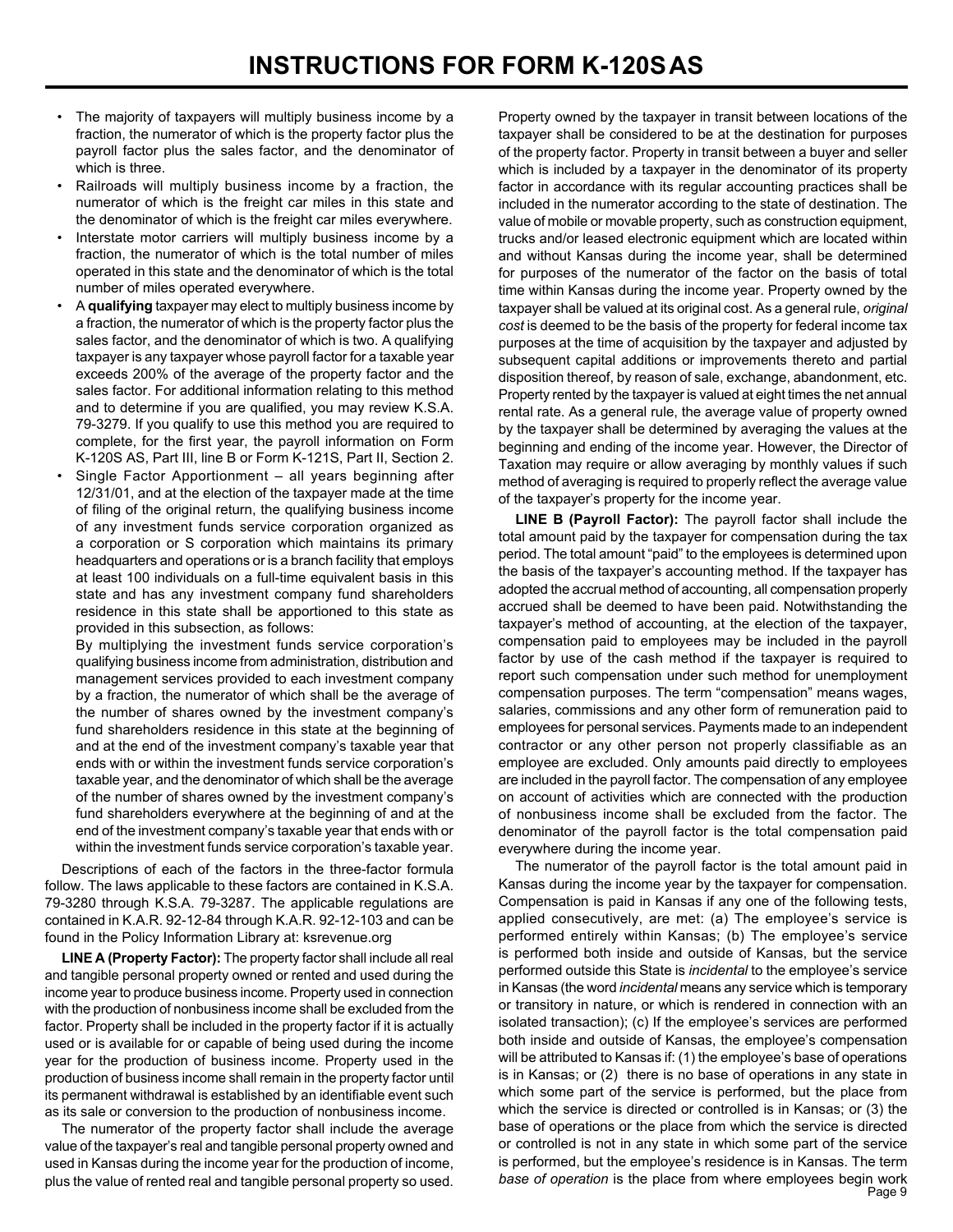and to which they customarily return in order to receive instructions from the taxpayer or communications from his customers or other persons, or to replenish stock or other materials, repair equipment, or perform any other functions necessary to the exercise of their trade or profession at some other point or points.

**LINE C (Sales Factor):** For purposes of the sales factor of the apportionment formula, the term *sales* means all gross receipts derived by the taxpayer from transactions and activity in the regular course of such trade or business. The following are rules for determining sales in various situations:

- In the case of a taxpayer engaged in manufacturing and selling or purchasing and reselling goods or products, *sales* includes all gross receipts from the sales of such goods or products (or other property of a kind which would properly be included in the inventory of the taxpayer if on hand at the close of the income year) held by the taxpayer primarily for sale to customers in the ordinary course of its trade or business. *Gross receipts* for this purpose means gross sales, less returns and allowances, and includes all interest income, service charges, carrying charges, or time-price differential charges incidental to such sales. Federal and state excise taxes (including sales taxes) shall be included as part of such receipts if such taxes are passed on to the buyer or included as part of the selling price of the product.
- In the case of cost plus fixed fee contracts, such as the operation of a government-owned plant for a fee, sale includes the entire reimbursed cost, plus the fee.
- In the case of a taxpayer engaged in providing services, such as the operation of an advertising agency, or the performance of equipment service contracts, or research and development contracts, *sales* includes the gross receipts from the performance of such services, including fees, commissions, and similar items.
- In the case of a taxpayer engaged in renting real or tangible property, *sales* includes the gross receipts from the rental, lease, or licensing the use of the property.
- In the case of a taxpayer engaged in the disposition of noninventory assets and property used or purchased in the regular course of business, *sales* includes the capital gain or ordinary gain realized from such disposition. The term *sales* does not include the return of capital or recovery of basis with respect to non-inventory capital assets.
- For all taxable years beginning after December 31, 2007, in the case of sales of intangible business assets, only the net gains from the sale shall be included in the sales factor.

The numerator of the sales factor shall include gross receipts attributable to Kansas and derived by the taxpayer from transactions and activity in the regular course of its trade or business. All interest income, service charges, carrying charges, or time-priced differential charges incidental to such gross receipts shall be included regardless of the place where the accounting records are maintained or the location of the contract or other evidence of indebtedness.

#### **Sale of Tangible Personal Property in this State.**

- Gross receipts from sales of tangible personal property (except sales to the United States Government) are in this state if:
	- the property is delivered or shipped to a purchaser within this state regardless of the f.o.b. point or other conditions of sale;
	- the property is shipped from an office, store, warehouse, factory, or other place of storage in this state and the taxpayer is not taxable in the state of the purchaser.
- Property shall be deemed to be delivered or shipped to a purchaser within this state if the recipient is located in this state, even though the property is ordered from outside this state.
- Property is delivered or shipped to a purchaser within this state if the shipment terminates in this state, even though the property is subsequently transferred by the purchaser to another state.
- The term purchaser within this state shall include the ultimate recipient of the property if the taxpayer in this state, at the designation of the purchaser, delivers to or has the property shipped to the ultimate recipient within this state.
- When property being shipped by a seller from the state of origin to a consignee in another state is diverted while en route to a purchaser in this state, the sales are in this state.
- When a taxpayer whose salesman operates from an office located in this state makes a sale to a purchaser in another state in which the taxpayer is not taxable and the property is shipped directly by a third party to the purchaser, the following rules apply:
	- 1) if the taxpayer is taxable in the state from which the third party ships the property, then the sale is in such state;
	- 2) if the taxpayer is not taxable in the state from which the property is shipped, then the sale is in this state.

**Sales to the United States Government**. Gross receipts from the sales of tangible personal property to the United States Government are to be included in Kansas if the property is shipped from an office, store, warehouse, factory, or other place of storage in this state. Only sales for which the United States Government makes direct payment to the seller pursuant to the terms of its contract constitute sales to the United States Government. Thus, as a general rule, sales by a subcontractor to the prime contractor, the party to the contract with the United States Government, does not constitute sales to the United States Government.

**Sales Other Than Sales of Tangible Personal Property**. K.S.A. 79-3287 provides for the inclusion in the numerator of the sales factor of gross receipts from transactions other than sales of tangible personal property (including transactions with the United States Government). Under this section gross receipts are attributed to Kansas if the income-producing activity which gave rise to the receipts is performed within Kansas or if property producing the receipts is located within Kansas.

Gross receipts are attributed to Kansas if, with respect to a single item of income, the income-producing activity is performed within and without Kansas but the greater proportion of the income-producing activity is performed in Kansas, based on costs of performance. In cases where services are performed partly within and partly without Kansas, the services performed in each state will usually constitute a separate income-producing activity; in such case, the gross receipts for the performance of services attributable to Kansas shall be measured by the ratio which the time spent in performing such services in this state bears to the total time spent in performing such services everywhere. Time spent in performing services includes the amount of time expended in the performance of a contract or other obligation which gives rise to such gross receipts. Personal service not directly connected with the performance of the contract or other obligation, such as time expended in negotiating the contract, is excluded from the computation.

**LINE D(1) (TOTAL PERCENT)**. If you are utilizing the three-factor formula to apportion income to Kansas, add lines A, B and C.

**LINE D(2) (TOTAL PERCENT):** If you are qualified and are utilizing the elective two-factor formula to apportion income to Kansas, add lines A and C.

**LINE E (AVERAGE PERCENT):** Divide line D(1) or D(2), whichever is applicable, by the number of factors used in the formula. For instance, if you are using the three-factor formula and the corporation does not have payroll anywhere, divide by 2.

**Consistency in Reporting**. In completing the Forms K-120S, K-120S AS, and K-121S, if (with respect to prior tax years and to filing other states' tax returns) the taxpayer departs from or modifies the manner in which income has been classified as business income from nonbusiness income, in valuing property or of excluding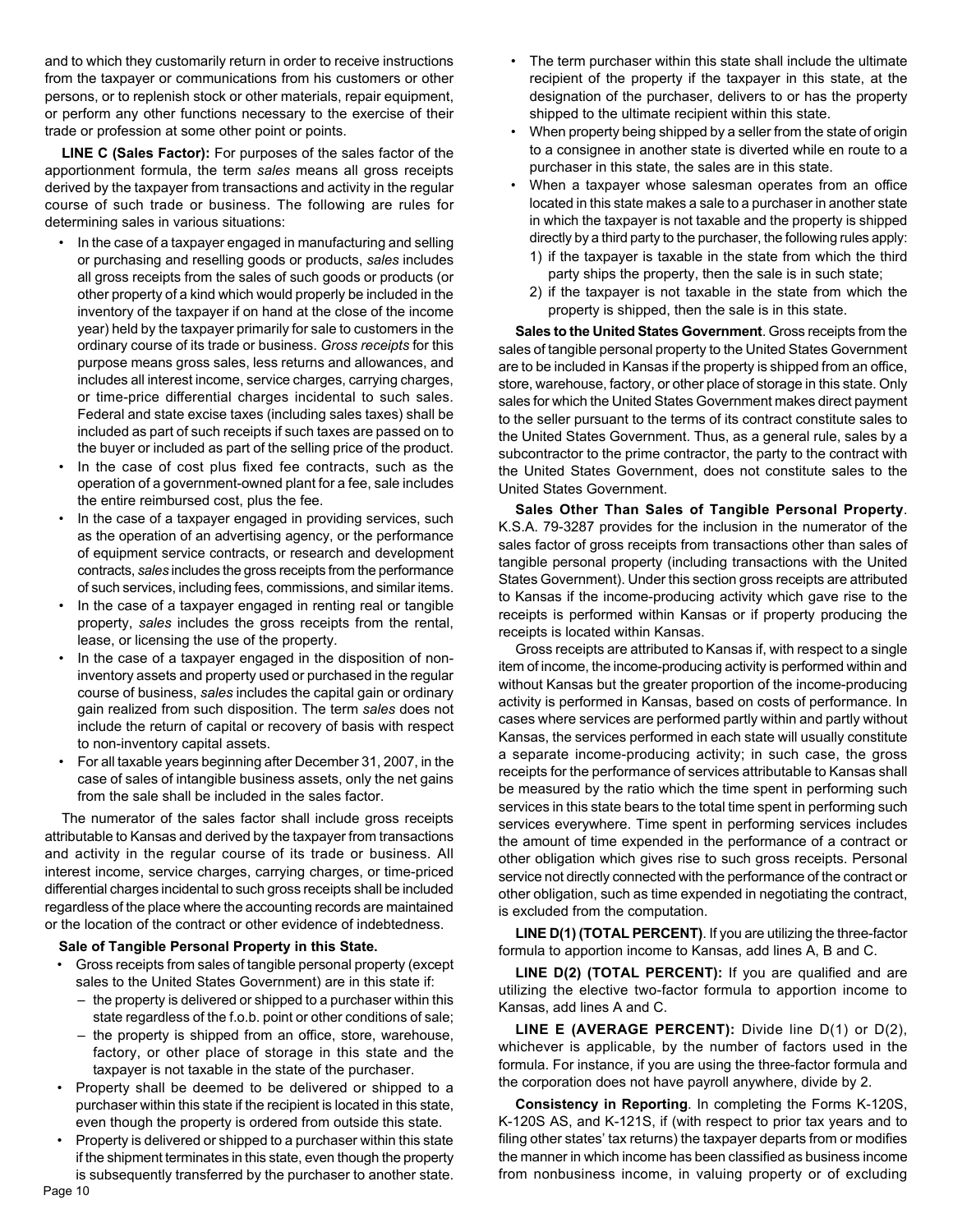or including property in the property factor, in the treatment of compensation paid in the payroll factor, or in excluding or including gross receipts in the sales factor, the taxpayer shall disclose by separate enclosed schedule the nature and extent of the variance or modification. Only inconsistencies in the denominators of the property, payroll, and sales factors which materially affect the amount of business income apportioned to Kansas need to be disclosed. Inconsistencies in the determination of nonbusiness income and in the denominators of the factors due to a difference in state laws or regulations must be identified by that state's statute or regulation section number and shown on the separate schedule. The amount of each inconsistency by state is to be shown.

When a taxpayer makes sales of tangible personal property which are shipped from Kansas and assigned to a state in which the taxpayer does not file a return or report, the taxpayer shall identify the state to which the property is shipped, report the total amount of sales assigned to such state, and furnish the facts upon which the taxpayer relies as establishing jurisdiction to tax by such state.

#### **PART IV—KANSAS PASS-THROUGH SCHEDULE**

Complete this schedule if this entity receives passed through distributions from another entity. For instance, if you own a 50% interest in Partnership A and are required to report income and/or expenses on your tax return, disclose the name and EIN of the pass-through entity (i.e. partnership). Identify the name and EIN of the corporation that is the partner or received the income or loss. Complete the principal product or services field for the pass-through entity. Indicate whether or not the pass-through entity has Kansas operations.

#### **PART V—KANSAS DISREGARDED ENTITY SCHEDULE**

Complete this schedule if disregarded entities are included in this return. Disclose the name and EIN of the disregarded entity. Identify the name and EIN of the corporation that holds the income or loss of the disregarded entity. Complete the principle product or services field for the disregarded entity. Indicate whether or not the disregarded entity has Kansas operations.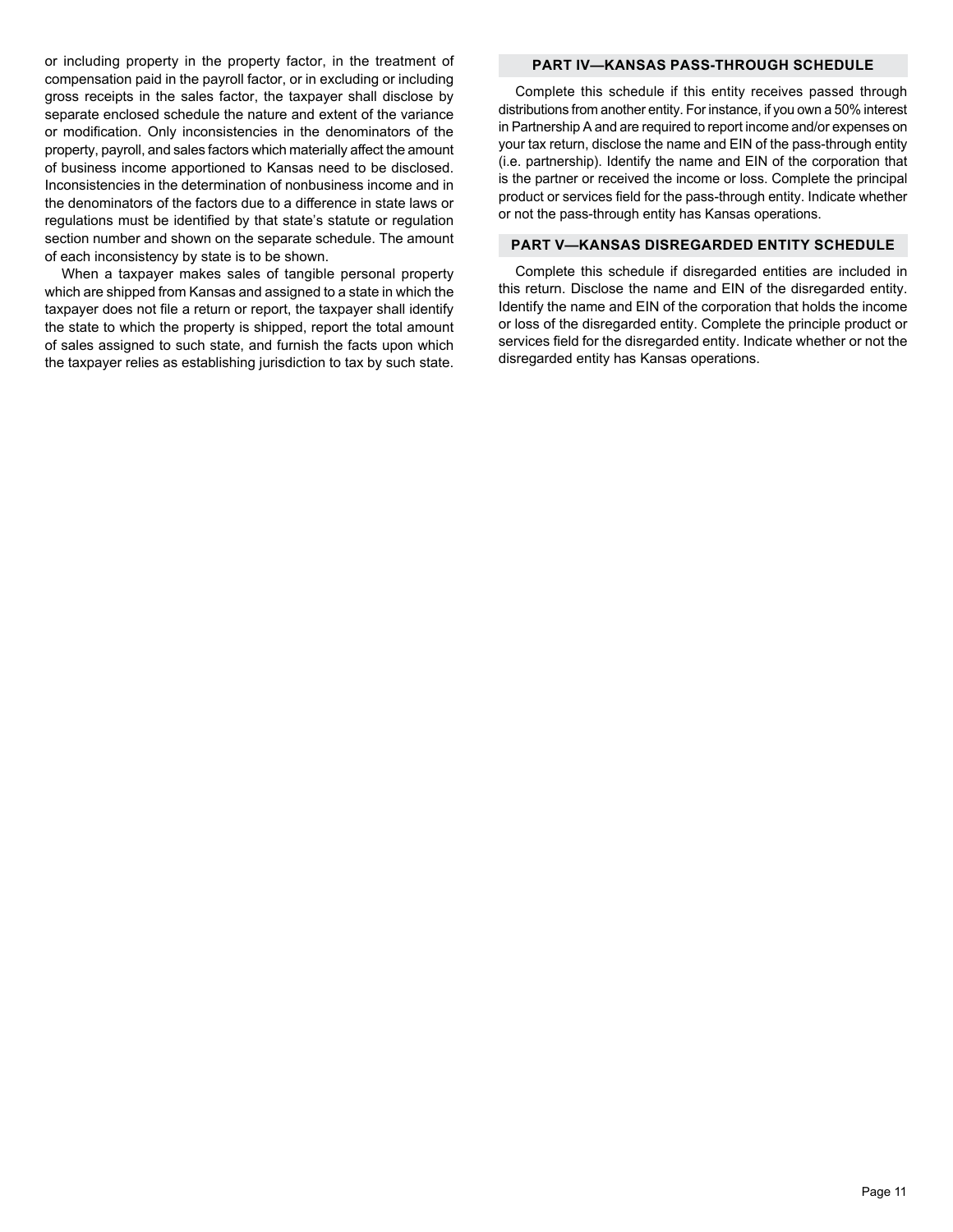

## **2021 K-120S**<br>KANSAS PARTNERSHIP *or* S CORPORATION INCOME

#### $2021$ For the taxable year beginning **2021**  $\cdot$  ending **C.** Business Activity Code (NAICS) Employer's Identification Numbers (EINs) **D.** Date Business Began in KS (mm/dd/yyyy) **Filing Information**  $\overline{5}$ **City State Zip Code E.** Date Business Discontinued in KS (mm/dd/yyyy) **J.** Enter the original federal due date if other than the 15th day of the 3rd month after the end of the tax year. **A.** This return is being filed for (check one): **F.** State and Month/Year of Incorporation (mm/yyyy) **1.** PARTNERSHIP **2.** S CORPORATION **K.** Mark this box if any taxpayer **B.** Method used to determine income of corporation in Kansas **G.** State of Commercial Domicile information has changed since 1. Activity wholly within Kansas or single entity apportionment method the last return was filed. 2. Combined income method (Enclose Schedule K-121S) **H.** Enter number of shareholders/partners **L.** Mark this box if a K-40C (Composite 3. Common carrier mileage (Enclose mileage apportionment schedule) included in Part II. Sch.) is being filed to report income. 4. Alternative or separate accounting (See instructions under **I.** Mark this box if any tax credit schedules "Definitions" and enclose letter of authorization and schedule) **M.** Mark this box if you submitted are enclosed with this return. a Kansas Form K-120EL. 5. Qualified elective two-factor. Year qualified: **IF THIS IS AN AMENDED RETURN, MARK THIS BOX** Ordinary income from federal Schedule K.... .......................................................................................................................................................... 1  $2a$ ................................................................................................................. 2a. Total of all other income from federal Schedule K (see instructions) 2b ......................................................................................................... 2b. Total of allowable deductions from federal Schedule K (see instructions) 3 ........................................................................................................................ 3. Total federal income (add line 1 to line 2a and subtract line 2b) 4 ....................................................................................................................................... 4. Total state and municipal interest (schedule required) 5 .................................................................. 5. Taxes on or measured by income or fees or payments in lieu of income taxes (schedule required) 6 6. 250 deduction related to global intangible low-taxed income (GILTI) (I.R.C. § 250(a)(1)(B)) (schedule required) ............................................. 7 7. Business interest expense carryforward deduction (I.R.C. § 163(j)) (schedule required) .................................................................................. 8 8. Other additions to federal income (schedule required) ....................................................................................................................................... 9 9. **Total additions to federal income (add lines 4 through 8)** ............................................................................................................................ 10 10. Interest on U.S. government obligations (schedule required) ............................................................................................................................. 11 11. IRC Section 78 and 80% of foreign dividends (schedule required) .................................................................................................................... 12 12. Global intangible low-taxed income (GILTI) (I.R.C. § 951A) (schedule required) ............................................................................................... 13 13. Disallowed business interest deduction (I.R.C. § 163(j)) (schedule required) .................................................................................................... 14 14. Contributions to capital exceptions (I.R.C. § 118) (schedule required) …………………………………………………………………………………………… 15 15. Disallowed business meal expenses (I.R.C. § 274) (schedule required) ........................................................................................................... 16 16. Other subtractions from federal income (schedule required) .............................................................................................................................. 17 17. **Total subtractions from federal income (add lines 10 through 16)** .............................................................................................................. 18 18. Net income before apportionment (add line 3 to line 9 and subtract line 17) ..................................................................................................... 19 ................................................................................................................................ 19. Nonbusiness income - Total company (schedule required) 20 .......................................................................................................................... 20. Apportionable business income (subtract line 19 from line 18)  $\blacksquare$   $\blacksquare$   $\blacksquare$   $\blacksquare$   $\blacksquare$   $\blacksquare$   $\blacksquare$   $\blacksquare$   $\blacksquare$   $\blacksquare$   $\blacksquare$   $\blacksquare$   $\blacksquare$   $\blacksquare$   $\blacksquare$   $\blacksquare$   $\blacksquare$   $\blacksquare$   $\blacksquare$   $\blacksquare$   $\blacksquare$   $\blacksquare$   $\blacksquare$   $\blacksquare$   $\blacksquare$   $\blacksquare$   $\blacksquare$   $\blacksquare$   $\blacksquare$   $\blacksquare$   $\blacksquare$   $\blacks$ 21 21. Average percent to Kansas (Part III, lines A, B, C and E) **<sup>A</sup> <sup>B</sup> <sup>C</sup>** ....................................................................................................................................................................... 22 22. Amount to Kansas (multiply line 20 by line 21)...... ........................................................................................................................................... 23 23. Nonbusiness income - Kansas (schedule required) 24 ..................................... 24. Kansas expensing deduction/recapture (see instructions for Schedule K-120EX and enclose applicable schedules) ...................................................................... 25 25. Total Kansas income (add lines 22, 23 and 24, or if filing combined enter line 25 from K-121S) ............................................................................................................... 26 26. Estimated tax paid and amount credited forward (separate schedule)  $27$ ............................................................................................................................................................ 27. Other tax payments (separate schedule)  $28$ 28. Refund (add lines 26 and 27) .............................................................................................................................................................................

I declare under the penalties of perjury that to the best of my knowledge this is a true, correct, and complete return.

to discuss my K-120S and enclosures with my preparer.

Enclose a copy of page 1 through 4 (page 5 if Partnership) of your federal return, Schedule M-1, Schedule M-2, and any federal schedules that support Kansas modifications. Also include an organizational chart showing all partnerships/S Corps and taxable entities. If additional information is needed, we will request it at a later date.

MAIL TO: KANSAS S CORPORATION INCOME KANSAS DEPARTMENT OF REVENUE PO BOX 750260 TOPEKA KS 66699-0260

| FOR OFFICE USE ONLY |
|---------------------|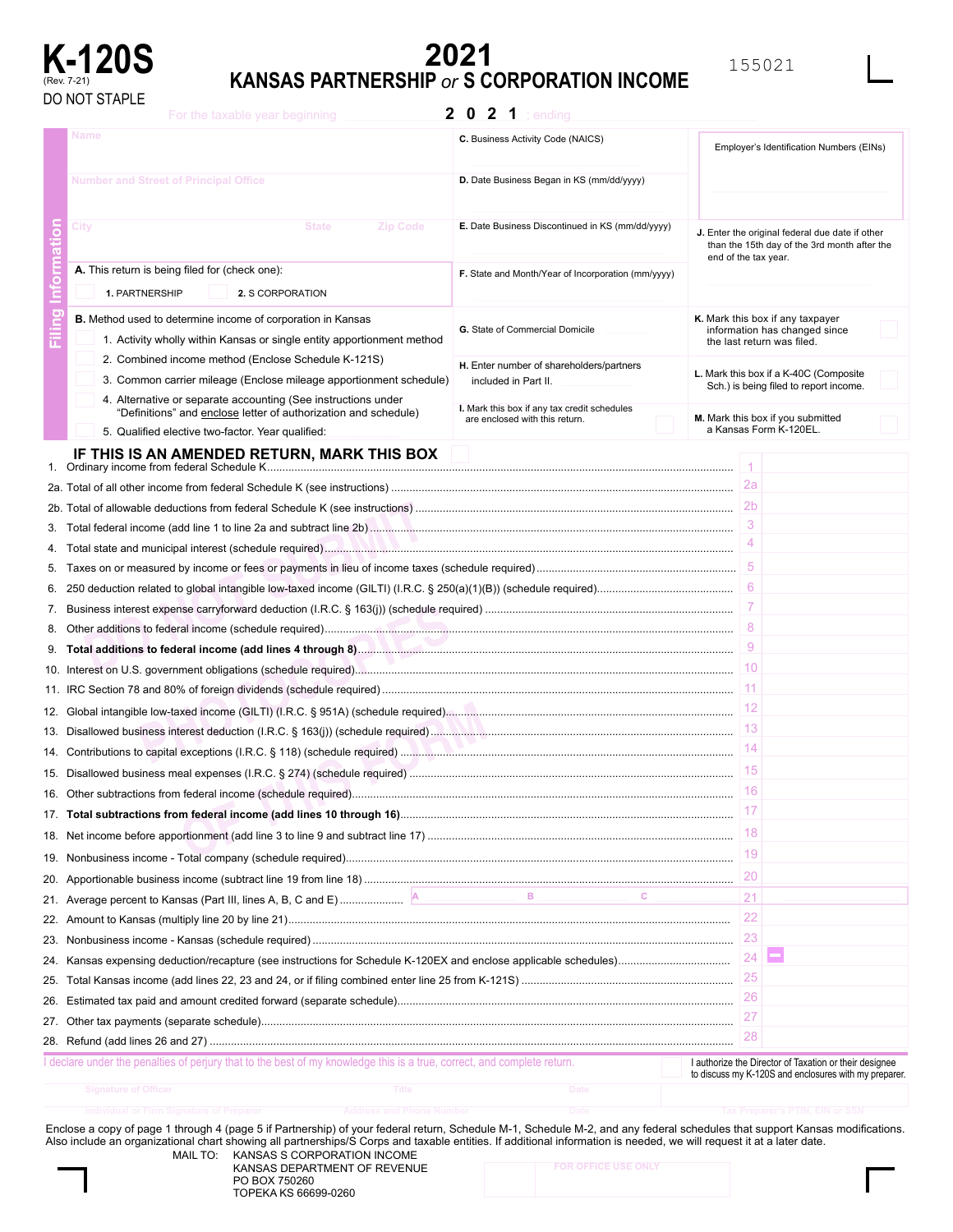| <b>PART I - ADDITIONAL INFORMATION</b>                                                                                                                                                                                                                                       | 155121                                                                                                                                                                                                                                                                                                                                                                                             |
|------------------------------------------------------------------------------------------------------------------------------------------------------------------------------------------------------------------------------------------------------------------------------|----------------------------------------------------------------------------------------------------------------------------------------------------------------------------------------------------------------------------------------------------------------------------------------------------------------------------------------------------------------------------------------------------|
| 1. Did the corporation file a Kansas Income Tax return under the same name<br>for the preceding year? ___ Yes ___ No If "no", enter previous name<br>and EIN.                                                                                                                | 4. Has your corporation been involved in any reorganization during the<br>period covered by this return? Nes No If "yes", enclose a<br>detailed explanation.                                                                                                                                                                                                                                       |
| 2. Enter the address of the corporation's principal location in Kansas.                                                                                                                                                                                                      | 5. If your federal taxable income has been redetermined for any prior<br>years that have not previously been reported to Kansas, check the<br>applicable box(es) below and state the calendar, fiscal, or short period<br>year ending date. You are required to submit, under separate cover,<br>the federal Forms 1139, 1120X, or Revenue Agent's Report along with<br>the Kansas amended return. |
| 3. The corporation's books are in care of:<br>Address and the contract of the contract of the contract of the contract of the contract of the contract of the contract of the contract of the contract of the contract of the contract of the contract of the contract of th | Revenue Agent's Report<br><b>Net Operating Loss</b><br><b>Amended Return</b>                                                                                                                                                                                                                                                                                                                       |
| Telephone ____________                                                                                                                                                                                                                                                       | Years ended                                                                                                                                                                                                                                                                                                                                                                                        |

#### **PART II - PARTNER'S OR SHAREHOLDER'S DISTRIBUTION OF INCOME**

This schedule is to be completed for all partners or shareholders. If there are more than 12 partners or shareholders, you must complete a schedule similar to the schedule below and submit it with your return. Individual partners or shareholders complete columns 1 through 8. All other partners and shareholders complete columns 1 through 5.

|     | (1)<br>Name and address of partner or shareholder | Check box if<br>nonresident | (2)<br>Social Security Number or<br>Employer Identification<br>Number (EIN) | (3)<br>Partner's or<br>shareholder's percent<br>of ownership | (4)<br>Partner's profit percent<br>or shareholder's<br>applicable percentage |
|-----|---------------------------------------------------|-----------------------------|-----------------------------------------------------------------------------|--------------------------------------------------------------|------------------------------------------------------------------------------|
| (a) |                                                   |                             |                                                                             |                                                              |                                                                              |
| (b) |                                                   |                             |                                                                             |                                                              |                                                                              |
| (c) |                                                   |                             |                                                                             |                                                              |                                                                              |
| (d) |                                                   |                             |                                                                             |                                                              |                                                                              |
| (e) |                                                   |                             |                                                                             |                                                              |                                                                              |
| (f) |                                                   |                             |                                                                             |                                                              |                                                                              |
| (g) |                                                   |                             |                                                                             |                                                              |                                                                              |
| (h) |                                                   |                             |                                                                             |                                                              |                                                                              |
| (i) |                                                   |                             |                                                                             |                                                              |                                                                              |
| (j) |                                                   |                             |                                                                             |                                                              |                                                                              |
| (k) |                                                   |                             |                                                                             |                                                              |                                                                              |
| (1) |                                                   |                             |                                                                             |                                                              |                                                                              |

PART II (cont'd) See instructions for Nonresident Partner's or Shareholder's Computation of Columns 6, 7 and 8.

|     | (5)<br>Income from Kansas sources.<br>Kansas resident individuals: Multiply column 4 by line 18.<br>Nonresident individuals: If income is earned only from Kansas<br>sources multiply column 4 by line 18. If earned inside and outside<br>Kansas, multiply column 4 by the sum of lines 22 and 23.<br>All other partners or shareholders: Multiply column 4 by the<br>sum of lines 22 and 23. | (6)<br>Partner's or shareholder's portion of<br>federal ordinary and other income<br>(losses) and deductions.<br>Multiply the percentage in column 4<br>by line 3, page 1. | (7)<br>Partner's or shareholder's portion<br>of total Kansas income.<br>Multiply the percentage in column 4 by<br>line 18, page 1. | (8)<br>Partner's or shareholder's<br>modification.<br>See instructions. Enter result in<br>Part A of Schedule S, Form K-40. |
|-----|------------------------------------------------------------------------------------------------------------------------------------------------------------------------------------------------------------------------------------------------------------------------------------------------------------------------------------------------------------------------------------------------|----------------------------------------------------------------------------------------------------------------------------------------------------------------------------|------------------------------------------------------------------------------------------------------------------------------------|-----------------------------------------------------------------------------------------------------------------------------|
| (a) |                                                                                                                                                                                                                                                                                                                                                                                                |                                                                                                                                                                            |                                                                                                                                    |                                                                                                                             |
| (b) |                                                                                                                                                                                                                                                                                                                                                                                                |                                                                                                                                                                            |                                                                                                                                    |                                                                                                                             |
| (c) |                                                                                                                                                                                                                                                                                                                                                                                                |                                                                                                                                                                            |                                                                                                                                    |                                                                                                                             |
| (d) |                                                                                                                                                                                                                                                                                                                                                                                                |                                                                                                                                                                            |                                                                                                                                    |                                                                                                                             |
| (e) |                                                                                                                                                                                                                                                                                                                                                                                                |                                                                                                                                                                            |                                                                                                                                    |                                                                                                                             |
| (f) |                                                                                                                                                                                                                                                                                                                                                                                                |                                                                                                                                                                            |                                                                                                                                    |                                                                                                                             |
| (g) |                                                                                                                                                                                                                                                                                                                                                                                                |                                                                                                                                                                            |                                                                                                                                    |                                                                                                                             |
| (h) |                                                                                                                                                                                                                                                                                                                                                                                                |                                                                                                                                                                            |                                                                                                                                    |                                                                                                                             |
| (i) |                                                                                                                                                                                                                                                                                                                                                                                                |                                                                                                                                                                            |                                                                                                                                    |                                                                                                                             |
| (j) |                                                                                                                                                                                                                                                                                                                                                                                                |                                                                                                                                                                            |                                                                                                                                    |                                                                                                                             |
| (k) |                                                                                                                                                                                                                                                                                                                                                                                                |                                                                                                                                                                            |                                                                                                                                    |                                                                                                                             |
| (1) |                                                                                                                                                                                                                                                                                                                                                                                                |                                                                                                                                                                            |                                                                                                                                    |                                                                                                                             |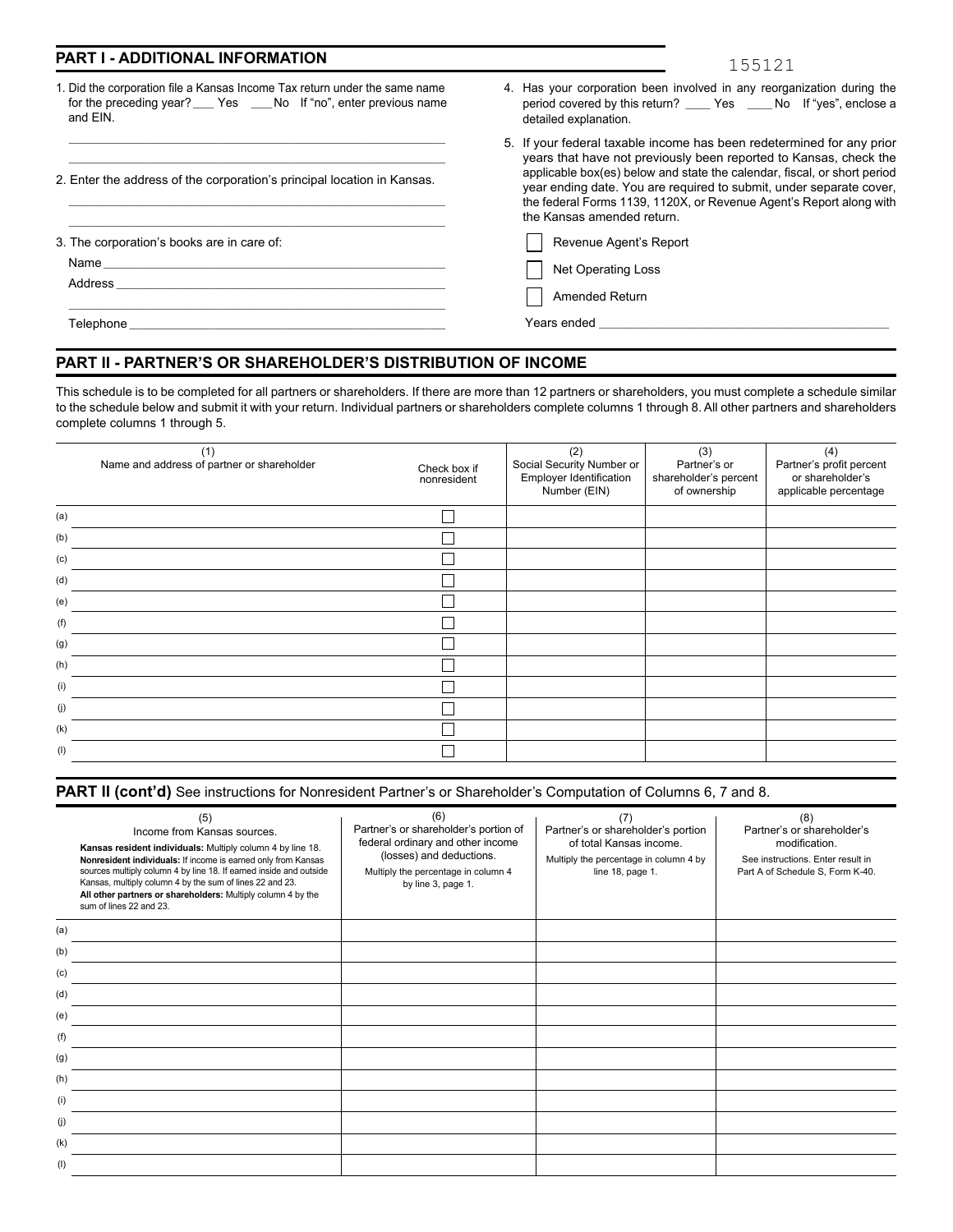

## **KANSAS**

155221

%

% %

**Corporation Apportionment Schedule**

**FOR USE BY CORPORATIONS APPORTIONING INCOME (Corporations using the combined income method must use Schedule K-121S)**

For the taxable year beginning

**PART III - APPORTIONMENT FORMULA**

#### 2 0 2 1 ; ending

Name as shown on Form K-120S **Employer Identification Number (EIN)** Employer Identification Number (EIN)

| A. Property                                                                                                                                                                                                     |                   | <b>WITHIN KANSAS</b> |                      | TOTAL COMPANY        | <b>PERCENT</b>                 |
|-----------------------------------------------------------------------------------------------------------------------------------------------------------------------------------------------------------------|-------------------|----------------------|----------------------|----------------------|--------------------------------|
| (1) Value of owned real and tangible personal<br>property used in the business at original cost                                                                                                                 | Beginning of Year | End of Year          | Beginning of Year    | End of Year          | <b>WITHIN</b><br><b>KANSAS</b> |
|                                                                                                                                                                                                                 |                   |                      |                      |                      |                                |
|                                                                                                                                                                                                                 |                   |                      |                      |                      |                                |
|                                                                                                                                                                                                                 |                   |                      |                      |                      |                                |
| Other tangible assets (Enclose schedule)                                                                                                                                                                        |                   |                      |                      |                      |                                |
| Less: Construction in progress                                                                                                                                                                                  |                   |                      |                      |                      |                                |
| Total property to be averaged                                                                                                                                                                                   |                   |                      |                      |                      |                                |
| Average owned property (Beg. + End + 2)                                                                                                                                                                         |                   |                      |                      |                      |                                |
| (2) Net annual rented property. Multiplied by 8                                                                                                                                                                 |                   |                      |                      |                      |                                |
| TOTAL PROPERTY (Enter on line 21A, page 1)                                                                                                                                                                      |                   |                      |                      |                      | Α<br>%                         |
| B. Payroll (Those corporations qualified and utilizing the elective two-factor formula must complete<br>this area only during the first year of qualifying. After the 10th year, the business must re-qualify). |                   |                      | <b>Within Kansas</b> | <b>Total Company</b> |                                |
|                                                                                                                                                                                                                 |                   |                      |                      |                      |                                |
|                                                                                                                                                                                                                 |                   |                      |                      |                      |                                |
|                                                                                                                                                                                                                 |                   |                      |                      |                      |                                |
|                                                                                                                                                                                                                 |                   |                      |                      |                      |                                |
|                                                                                                                                                                                                                 |                   |                      |                      |                      |                                |
| TOTAL PAYROLL (Enter on line 21B, page 1) (If qualified and utilizing the elective                                                                                                                              |                   |                      |                      |                      | В<br>%                         |
|                                                                                                                                                                                                                 |                   |                      |                      |                      |                                |
| (1) Sales delivered or shipped to purchasers in Kansas:                                                                                                                                                         |                   |                      |                      |                      |                                |
|                                                                                                                                                                                                                 |                   |                      |                      |                      |                                |
|                                                                                                                                                                                                                 |                   |                      |                      |                      |                                |
| (2) Sales shipped from Kansas to:                                                                                                                                                                               |                   |                      |                      |                      |                                |
|                                                                                                                                                                                                                 |                   |                      |                      |                      |                                |
| (b) Purchasers in a state where the taxpayer would not be taxable (e.g., under federal                                                                                                                          |                   |                      |                      |                      |                                |
|                                                                                                                                                                                                                 |                   |                      |                      |                      |                                |
|                                                                                                                                                                                                                 |                   |                      |                      |                      |                                |
|                                                                                                                                                                                                                 |                   |                      |                      |                      |                                |
|                                                                                                                                                                                                                 |                   |                      |                      |                      |                                |

..................................................................... TOTAL SALES (Enter on line 21C, page 1) <sup>C</sup> D(1). Total percent (Sum of lines A, B & C if qualified and utilizing three-factor formula) D(1) ..................................................................... D(2). Total percent (Sum of lines A & C if qualified and utilizing two-factor formula) D(2) ............................................................................ E. Average percent of either D(1) or D(2), whichever is applicable (Enter on line 21, page 1) <sup>E</sup> % .........................................................

......................................................................... Gains/losses from intangible asset sales ....................................................................... Gross proceeds from tangible asset sales .................................................................................... Other income (Enclose schedule)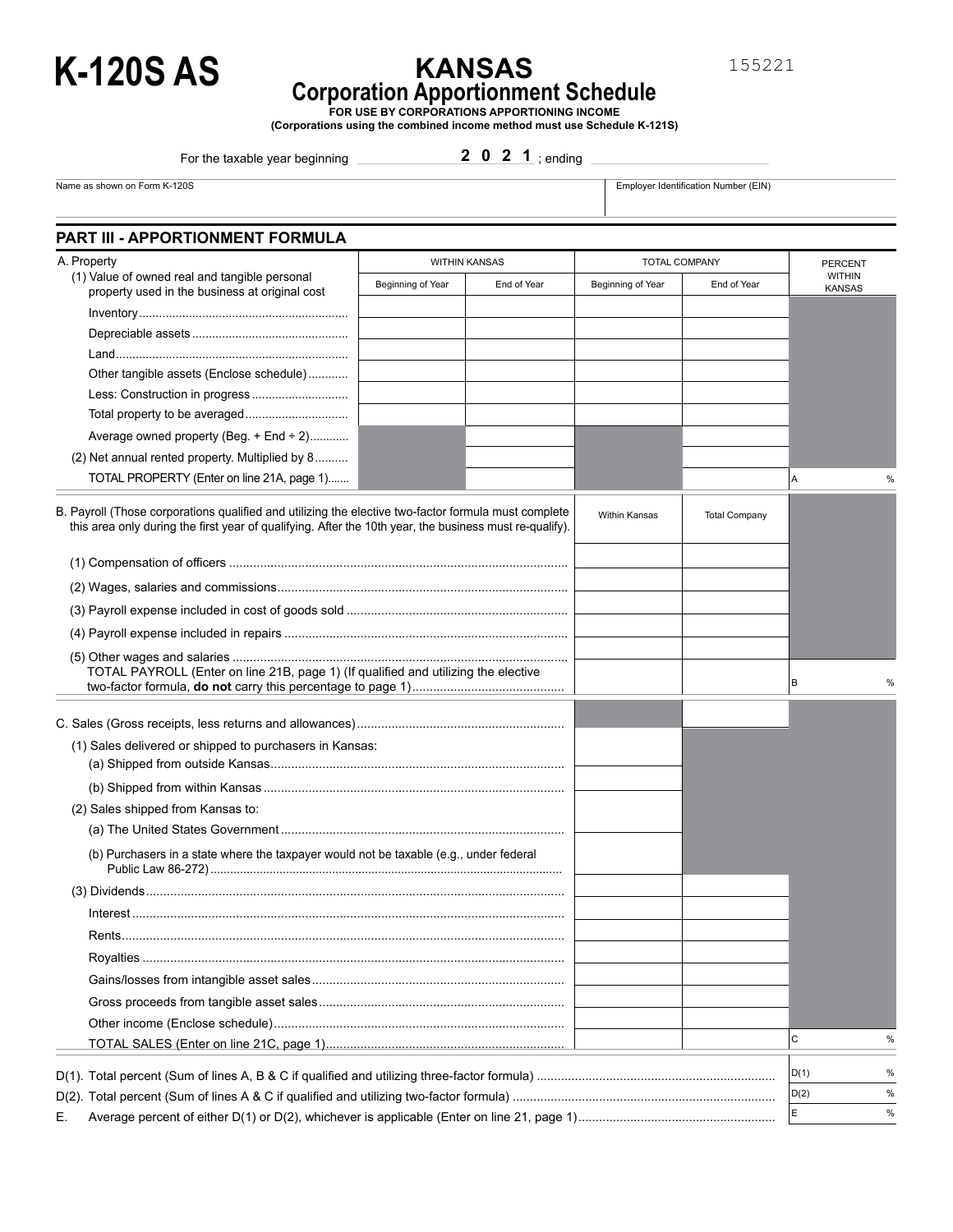The distributions from the entities listed below have been passed-through and are included in your entity.

| Pass-through Entity Name | EIN of<br>Pass-through<br>Entity | Your Entity to which income of<br>Pass-through is included | EIN to which income<br>of Pass-through<br>Entity is included | Principal Product or Services of<br>Pass-through Entity | Kansas<br>Operations<br>$(Y/N)$ |
|--------------------------|----------------------------------|------------------------------------------------------------|--------------------------------------------------------------|---------------------------------------------------------|---------------------------------|
| $\overline{1}$ .         |                                  |                                                            |                                                              |                                                         |                                 |
| 2.                       |                                  |                                                            |                                                              |                                                         |                                 |
| 3.                       |                                  |                                                            |                                                              |                                                         |                                 |
| 4.                       |                                  |                                                            |                                                              |                                                         |                                 |
| 5.                       |                                  |                                                            |                                                              |                                                         |                                 |
| 6.                       |                                  |                                                            |                                                              |                                                         |                                 |
| 7.                       |                                  |                                                            |                                                              |                                                         |                                 |
| 8.                       |                                  |                                                            |                                                              |                                                         |                                 |
| 9.                       |                                  |                                                            |                                                              |                                                         |                                 |
| 10.                      |                                  |                                                            |                                                              |                                                         |                                 |

### **PART V - KANSAS DISREGARDED ENTITY SCHEDULE**

The disregarded entities listed below are included in this return.

| QSub or Disregarded Entity<br>Name | EIN of<br>Disregarded Entity | Your Entity to which income of QSub<br>or Disregarded is included | EIN to which income<br>of QSub Disregarded<br>Entity is included | Principal Product or Services of<br>Disregarded Entity | Kansas<br>Operations<br>$(Y/N)$ |
|------------------------------------|------------------------------|-------------------------------------------------------------------|------------------------------------------------------------------|--------------------------------------------------------|---------------------------------|
| $\overline{1}$ .                   |                              |                                                                   |                                                                  |                                                        |                                 |
| 2.                                 |                              |                                                                   |                                                                  |                                                        |                                 |
| 3.                                 |                              |                                                                   |                                                                  |                                                        |                                 |
| $\overline{4}$ .                   |                              |                                                                   |                                                                  |                                                        |                                 |
| 5.                                 |                              |                                                                   |                                                                  |                                                        |                                 |
| 6.                                 |                              |                                                                   |                                                                  |                                                        |                                 |
| 7.                                 |                              |                                                                   |                                                                  |                                                        |                                 |
| 8.                                 |                              |                                                                   |                                                                  |                                                        |                                 |
| 9.                                 |                              |                                                                   |                                                                  |                                                        |                                 |
| $\overline{10}$ .                  |                              |                                                                   |                                                                  |                                                        |                                 |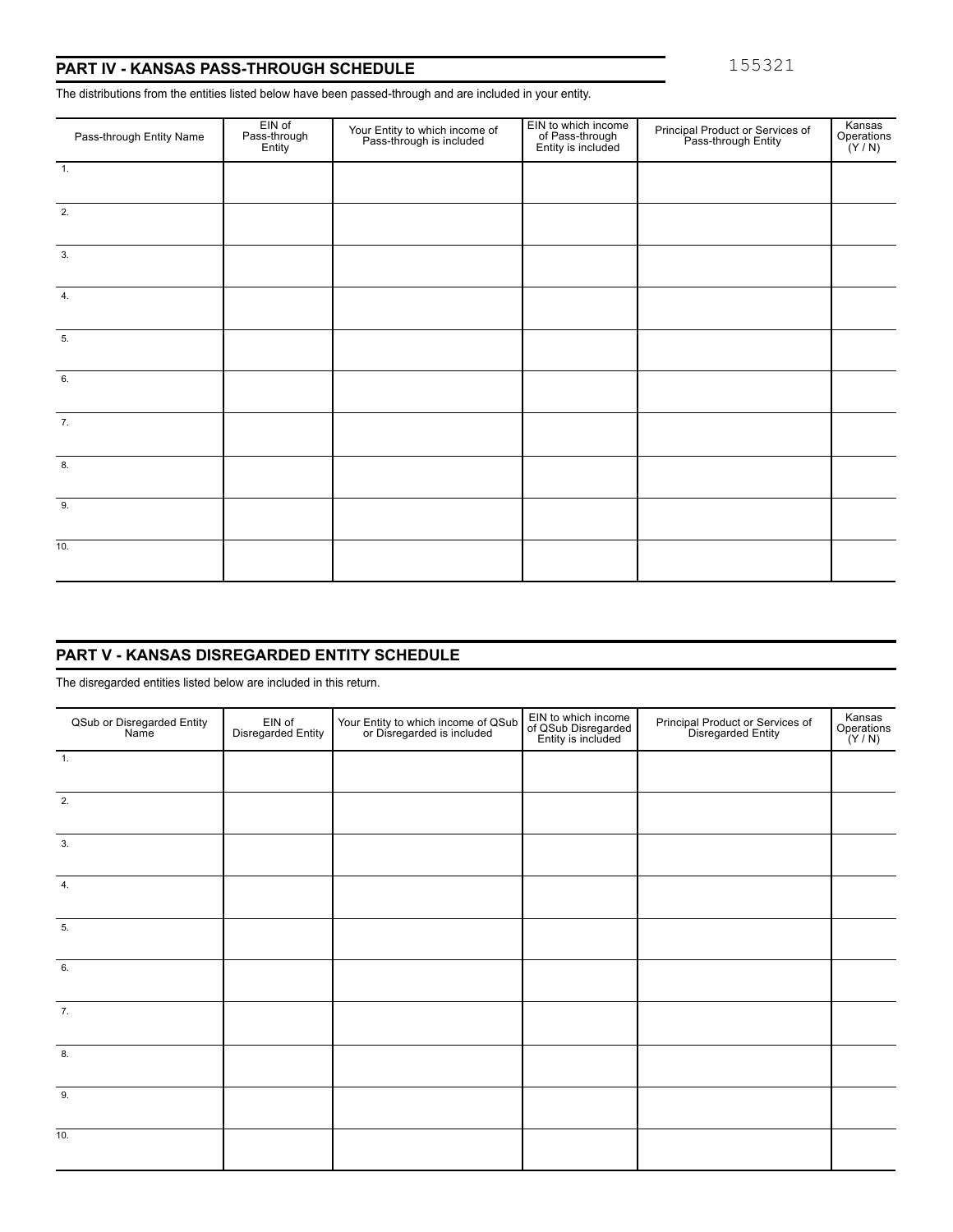155418

#### **KANSAS SMALL BUSINESS COMBINED INCOME METHOD OF REPORTING K-121S**

For the taxable year beginning

\_\_\_\_\_\_\_\_\_\_\_\_\_\_\_\_\_\_\_\_\_\_\_\_\_\_\_\_\_\_\_\_\_\_\_\_\_\_\_ \_\_\_\_\_\_\_\_\_ \_\_\_\_\_\_\_\_\_\_\_\_\_\_\_\_\_\_\_\_\_\_\_\_\_\_\_\_\_\_\_\_\_\_\_\_\_\_\_\_\_\_\_ \_\_\_\_\_\_\_\_

Name as shown on Form K-120 **Employer Identification Number (EIN)** Employer Identification Number (EIN)

(Rev. 7-21)

## **PART I KANSAS COMBINED NET INCOME**

| Enter separate corporate names and federal identification numbers                       | Corporation A | Corporation B | Eliminations<br>(Explain Below) | Combined Income |
|-----------------------------------------------------------------------------------------|---------------|---------------|---------------------------------|-----------------|
|                                                                                         |               |               |                                 |                 |
|                                                                                         |               |               |                                 |                 |
| 2. Total other income (loss) and deductions from federal Schedule K                     |               |               |                                 |                 |
|                                                                                         |               |               |                                 |                 |
|                                                                                         |               |               |                                 |                 |
| 5. Taxes on or measured by income or fees or payments in lieu of income                 |               |               |                                 |                 |
| 6. 250 deduction related to global intangible low-taxed income (GILTI) (I.R.C. § 250(a) |               |               |                                 |                 |
| 7. Business interest expense carryforward deduction (I.R.C. § 163(i))                   |               |               |                                 |                 |
|                                                                                         |               |               |                                 |                 |
|                                                                                         |               |               |                                 |                 |
|                                                                                         |               |               |                                 |                 |
| 11. IRC Section 78 and 80% of foreign dividends (schedule required)                     |               |               |                                 |                 |
| 12. Global intangible low-taxed income (GILTI) (I.R.C.§ 951A) (schedule                 |               |               |                                 |                 |
| 13. Disallowed business interest deduction (I.R.C. § 163(j)) (schedule                  |               |               |                                 |                 |
| 14. Contributions to capital exceptions (I.R.C. § 118) (schedule required)              |               |               |                                 |                 |
| 15. Disallowed business meal expenses (I.R.C. § 274) (schedule required)                |               |               |                                 |                 |
| 16. Other subtractions from federal income (schedule required)                          |               |               |                                 |                 |
| 17. Total subtractions from federal income (add lines 10 through 16)                    |               |               |                                 |                 |
| 18. Net income before apportionment (add line 3 to line 9 and subtract line 17)         |               |               |                                 |                 |
| 19. Nonbusiness income -Total company (schedule required)                               |               |               |                                 |                 |
| 20. Apportionable business income (subtract line 19 from line 18)                       |               |               |                                 |                 |
|                                                                                         |               |               |                                 |                 |
| 22. Amount to Kansas (line 21, Corp. A & B multiplied by line 20 combined               |               |               |                                 |                 |
|                                                                                         |               |               |                                 |                 |
| 24. Kansas expensing deduction/recapture (see instructions for K-120EX)                 |               |               |                                 |                 |
| 25. Combined report income (Add line 22, 23 and 24. Enter result here and on            |               |               |                                 |                 |

**Explanation of Eliminations:**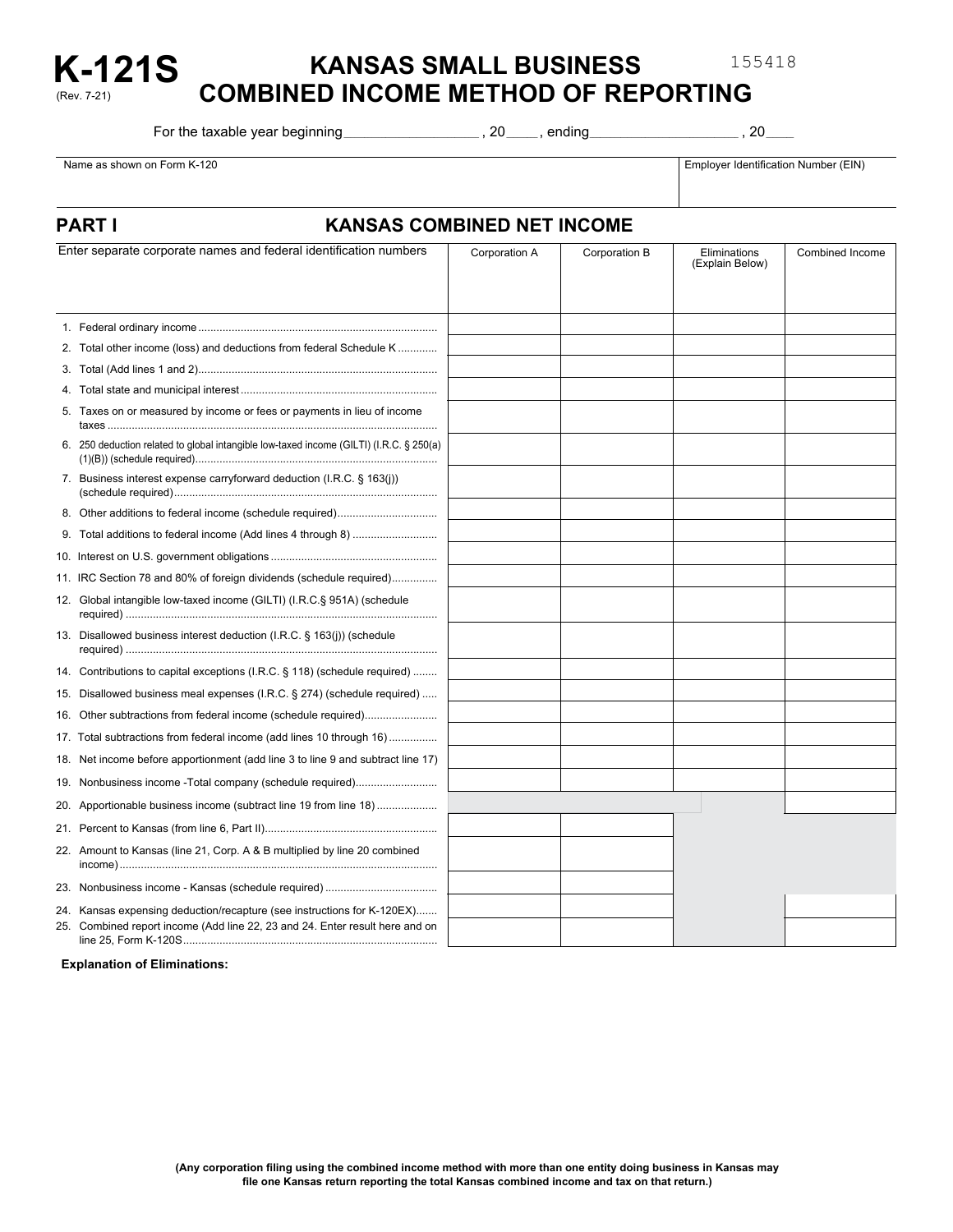## **PART lI APPORTIONMENT FORMULA FOR FORM K-121S**

|                                               |                                                                                                                       |                   | Corporation A<br>Within Kansas |                   | Corporation B<br><b>Within Kansas</b> | Total<br>Company  |             | Percent<br>Within |
|-----------------------------------------------|-----------------------------------------------------------------------------------------------------------------------|-------------------|--------------------------------|-------------------|---------------------------------------|-------------------|-------------|-------------------|
|                                               |                                                                                                                       | Beginning of Year | End of Year                    | Beginning of Year | End of Year                           | Beginning of Year | End of Year | Kansas            |
| 1a. Value of owned real and tangible personal | property used in the business at original cost.                                                                       |                   |                                |                   |                                       |                   |             |                   |
|                                               |                                                                                                                       |                   |                                |                   |                                       |                   |             |                   |
|                                               |                                                                                                                       |                   |                                |                   |                                       |                   |             |                   |
|                                               |                                                                                                                       |                   |                                |                   |                                       |                   |             |                   |
|                                               | Other Tangible Assets (Enclose schedule)                                                                              |                   |                                |                   |                                       |                   |             |                   |
|                                               | Less: Construction in Progress                                                                                        |                   |                                |                   |                                       |                   |             |                   |
|                                               | Total Property to be Averaged                                                                                         |                   |                                |                   |                                       |                   |             |                   |
|                                               | Average Owned Property (Beg. + End $\div$ 2)                                                                          |                   |                                |                   |                                       |                   |             |                   |
|                                               | 1b. Net annual property. Multiplied by 8                                                                              |                   |                                |                   |                                       |                   |             |                   |
|                                               |                                                                                                                       |                   |                                |                   |                                       |                   |             |                   |
|                                               |                                                                                                                       |                   |                                |                   |                                       |                   |             |                   |
|                                               |                                                                                                                       |                   |                                |                   |                                       |                   |             |                   |
|                                               | 2. Wages, salaries, commissions and other compensation of<br>employees related to business income included in return. |                   |                                |                   |                                       |                   |             |                   |
|                                               |                                                                                                                       |                   |                                |                   |                                       |                   |             |                   |
|                                               |                                                                                                                       |                   |                                |                   |                                       |                   |             |                   |
|                                               |                                                                                                                       |                   |                                |                   |                                       |                   |             |                   |
|                                               | 3. Sales (gross receipts, less returns and allowances)                                                                |                   |                                |                   |                                       |                   |             |                   |
|                                               | a. Sales delivered or shipped to purchasers in Kansas:                                                                |                   |                                |                   |                                       |                   |             |                   |
|                                               |                                                                                                                       |                   |                                |                   |                                       |                   |             |                   |
|                                               |                                                                                                                       |                   |                                |                   |                                       |                   |             |                   |
| b. Sales shipped from Kansas to:              |                                                                                                                       |                   |                                |                   |                                       |                   |             |                   |
|                                               | (2) Purchasers in a state where the taxpayer would not be<br>taxable (e.g., under Public Law 86-272)                  |                   |                                |                   |                                       |                   |             |                   |
|                                               |                                                                                                                       |                   |                                |                   |                                       |                   |             |                   |
|                                               |                                                                                                                       |                   |                                |                   |                                       |                   |             |                   |
|                                               |                                                                                                                       |                   |                                |                   |                                       |                   |             |                   |
|                                               |                                                                                                                       |                   |                                |                   |                                       |                   |             |                   |
|                                               |                                                                                                                       |                   |                                |                   |                                       |                   |             |                   |
|                                               |                                                                                                                       |                   |                                |                   |                                       |                   |             |                   |
|                                               |                                                                                                                       |                   |                                |                   |                                       |                   |             |                   |
|                                               |                                                                                                                       |                   |                                |                   |                                       |                   |             |                   |
|                                               |                                                                                                                       |                   |                                |                   |                                       |                   |             |                   |
|                                               |                                                                                                                       |                   |                                |                   |                                       |                   |             |                   |
| 4. Total Percent:                             |                                                                                                                       |                   |                                |                   |                                       |                   |             |                   |
|                                               |                                                                                                                       |                   |                                |                   |                                       |                   |             |                   |
| 5. Total Percent:                             |                                                                                                                       |                   |                                |                   |                                       |                   |             |                   |
|                                               |                                                                                                                       |                   |                                |                   |                                       |                   |             |                   |
| 6. Total Percent:                             |                                                                                                                       |                   |                                |                   |                                       |                   | 6A          |                   |
|                                               | Corporation B (To Line 21, Form K-121S) Average percent of line 4 or 5, whichever is applicable  6B                   |                   |                                |                   |                                       |                   |             |                   |